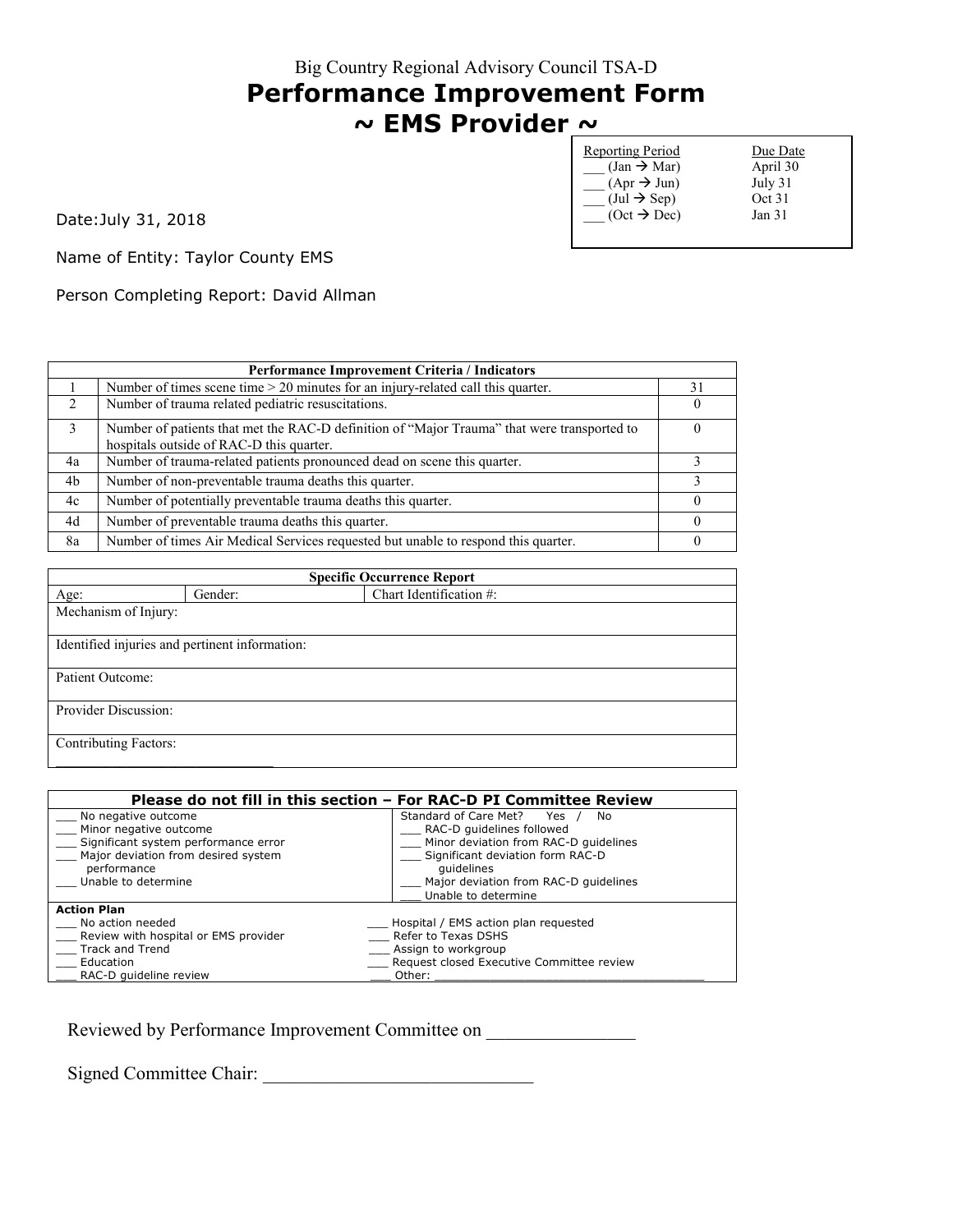Big Country Regional Advisory Council TSA-D **Performance Improvement Form**

# **~ EMS Provider ~**

| <b>Reporting Period</b>               | Due Date |
|---------------------------------------|----------|
| $(Jan \rightarrow Mar)$               | April 30 |
| $(Apr \rightarrow Jun)$               | July 31  |
| $(\text{Jul} \rightarrow \text{Sep})$ | Oct 31   |
| $(Oct \rightarrow Dec)$               | Jan 31   |
|                                       |          |

Date:7-31-2018

Name of Entity: Stamford EMS, Inc.

Person Completing Report: Philip Smith

| Performance Improvement Criteria / Indicators |                                                                                                                                         |  |
|-----------------------------------------------|-----------------------------------------------------------------------------------------------------------------------------------------|--|
|                                               | Number of times scene time $> 20$ minutes for an injury-related call this quarter.                                                      |  |
| $\mathcal{D}$                                 | Number of trauma related pediatric resuscitations.                                                                                      |  |
| 3                                             | Number of patients that met the RAC-D definition of "Major Trauma" that were transported to<br>hospitals outside of RAC-D this quarter. |  |
| 4a                                            | Number of trauma-related patients pronounced dead on scene this quarter.                                                                |  |
| 4b                                            | Number of non-preventable trauma deaths this quarter.                                                                                   |  |
| 4c                                            | Number of potentially preventable trauma deaths this quarter.                                                                           |  |
| 4d                                            | Number of preventable trauma deaths this quarter.                                                                                       |  |
| 8a                                            | Number of times Air Medical Services requested but unable to respond this quarter.                                                      |  |

| <b>Specific Occurrence Report</b> |                                                |                         |  |
|-----------------------------------|------------------------------------------------|-------------------------|--|
| Age:                              | Gender:                                        | Chart Identification #: |  |
| Mechanism of Injury:              |                                                |                         |  |
|                                   |                                                |                         |  |
|                                   | Identified injuries and pertinent information: |                         |  |
|                                   |                                                |                         |  |
| Patient Outcome:                  |                                                |                         |  |
|                                   |                                                |                         |  |
| Provider Discussion:              |                                                |                         |  |
|                                   |                                                |                         |  |
| <b>Contributing Factors:</b>      |                                                |                         |  |
|                                   |                                                |                         |  |

| Please do not fill in this section – For RAC-D PI Committee Review |                                           |  |
|--------------------------------------------------------------------|-------------------------------------------|--|
| No negative outcome                                                | Standard of Care Met?<br>Yes<br>No        |  |
| Minor negative outcome                                             | RAC-D quidelines followed                 |  |
| Significant system performance error                               | Minor deviation from RAC-D quidelines     |  |
| Major deviation from desired system                                | Significant deviation form RAC-D          |  |
| performance                                                        | quidelines                                |  |
| Unable to determine                                                | Major deviation from RAC-D quidelines     |  |
|                                                                    | Unable to determine                       |  |
| <b>Action Plan</b>                                                 |                                           |  |
| No action needed                                                   | Hospital / EMS action plan requested      |  |
| Review with hospital or EMS provider                               | Refer to Texas DSHS                       |  |
| Track and Trend                                                    | Assign to workgroup                       |  |
| Education                                                          | Request closed Executive Committee review |  |
| RAC-D quideline review                                             | Other:                                    |  |

Reviewed by Performance Improvement Committee on \_\_\_\_\_\_\_\_\_\_\_\_\_\_\_\_\_\_\_\_\_\_\_\_\_\_\_\_\_\_\_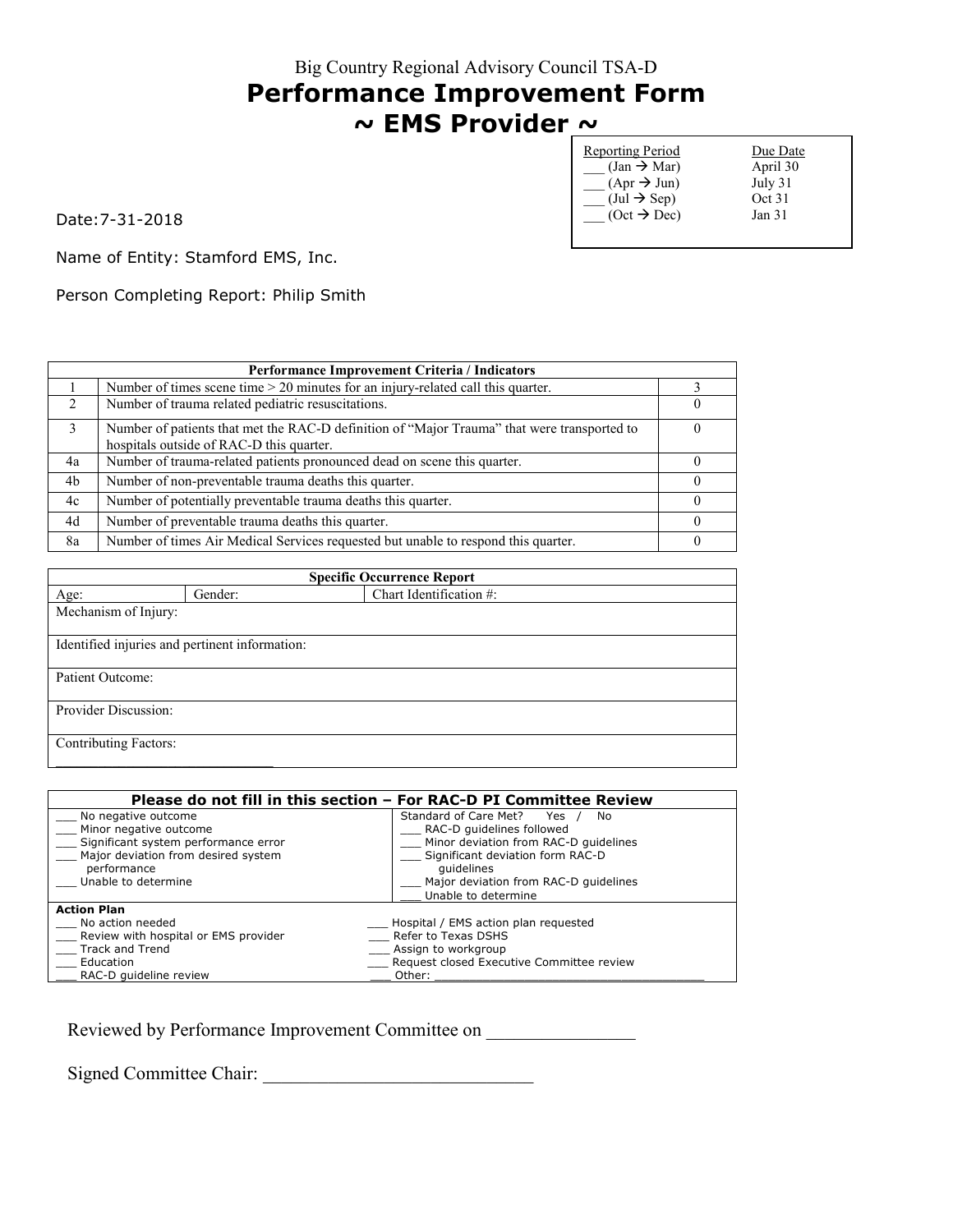#### **Performance Improvement Form ~ EMS Provider ~**

Reporting Period Due Date  $(\text{Jan} \rightarrow \text{Mar})$  April 30<br>  $(\text{Apr} \rightarrow \text{Jun})$  July 31  $(\text{Apr} \rightarrow \text{Jun})$  July 31<br>(Jul  $\rightarrow$  Sep) Oct 31  $\overline{\phantom{a}}$  (Jul  $\rightarrow$  Sep) Oct 31<br>
(Oct  $\rightarrow$  Dec) Jan 31  $\overline{\text{Oct}} \rightarrow \text{Dec}$ 

Date:July 30, 2018

Name of Entity: Cross Plains Emergency Medical Service

Person Completing Report: SUSAN SCHAEFER

| Performance Improvement Criteria / Indicators |                                                                                                                                         |  |
|-----------------------------------------------|-----------------------------------------------------------------------------------------------------------------------------------------|--|
|                                               | Number of times scene time > 20 minutes for an injury-related call this quarter.                                                        |  |
| $\mathcal{L}$                                 | Number of trauma related pediatric resuscitations.                                                                                      |  |
| 3                                             | Number of patients that met the RAC-D definition of "Major Trauma" that were transported to<br>hospitals outside of RAC-D this quarter. |  |
| 4a                                            | Number of trauma-related patients pronounced dead on scene this quarter.                                                                |  |
| 4b                                            | Number of non-preventable trauma deaths this quarter.                                                                                   |  |
| 4c                                            | Number of potentially preventable trauma deaths this quarter.                                                                           |  |
| 4d                                            | Number of preventable trauma deaths this quarter.                                                                                       |  |
| 8a                                            | Number of times Air Medical Services requested but unable to respond this quarter.                                                      |  |

| <b>Specific Occurrence Report</b>              |         |                         |
|------------------------------------------------|---------|-------------------------|
| Age:                                           | Gender: | Chart Identification #: |
| Mechanism of Injury:                           |         |                         |
| Identified injuries and pertinent information: |         |                         |
| Patient Outcome:                               |         |                         |
| Provider Discussion:                           |         |                         |
| Contributing Factors:                          |         |                         |

| Please do not fill in this section – For RAC-D PI Committee Review |                                           |  |
|--------------------------------------------------------------------|-------------------------------------------|--|
| No negative outcome                                                | Standard of Care Met?<br>Yes<br>No.       |  |
| Minor negative outcome                                             | RAC-D quidelines followed                 |  |
| Significant system performance error                               | Minor deviation from RAC-D quidelines     |  |
| Major deviation from desired system                                | Significant deviation form RAC-D          |  |
| performance                                                        | quidelines                                |  |
| Unable to determine                                                | Major deviation from RAC-D quidelines     |  |
|                                                                    | Unable to determine                       |  |
| <b>Action Plan</b>                                                 |                                           |  |
| No action needed                                                   | __ Hospital / EMS action plan requested   |  |
| Review with hospital or EMS provider                               | Refer to Texas DSHS                       |  |
| Track and Trend                                                    | Assign to workgroup                       |  |
| Education                                                          | Request closed Executive Committee review |  |
| RAC-D quideline review                                             | Other:                                    |  |

Reviewed by Performance Improvement Committee on \_\_\_\_\_\_\_\_\_\_\_\_\_\_\_\_\_\_\_\_\_\_\_\_\_\_\_\_\_\_\_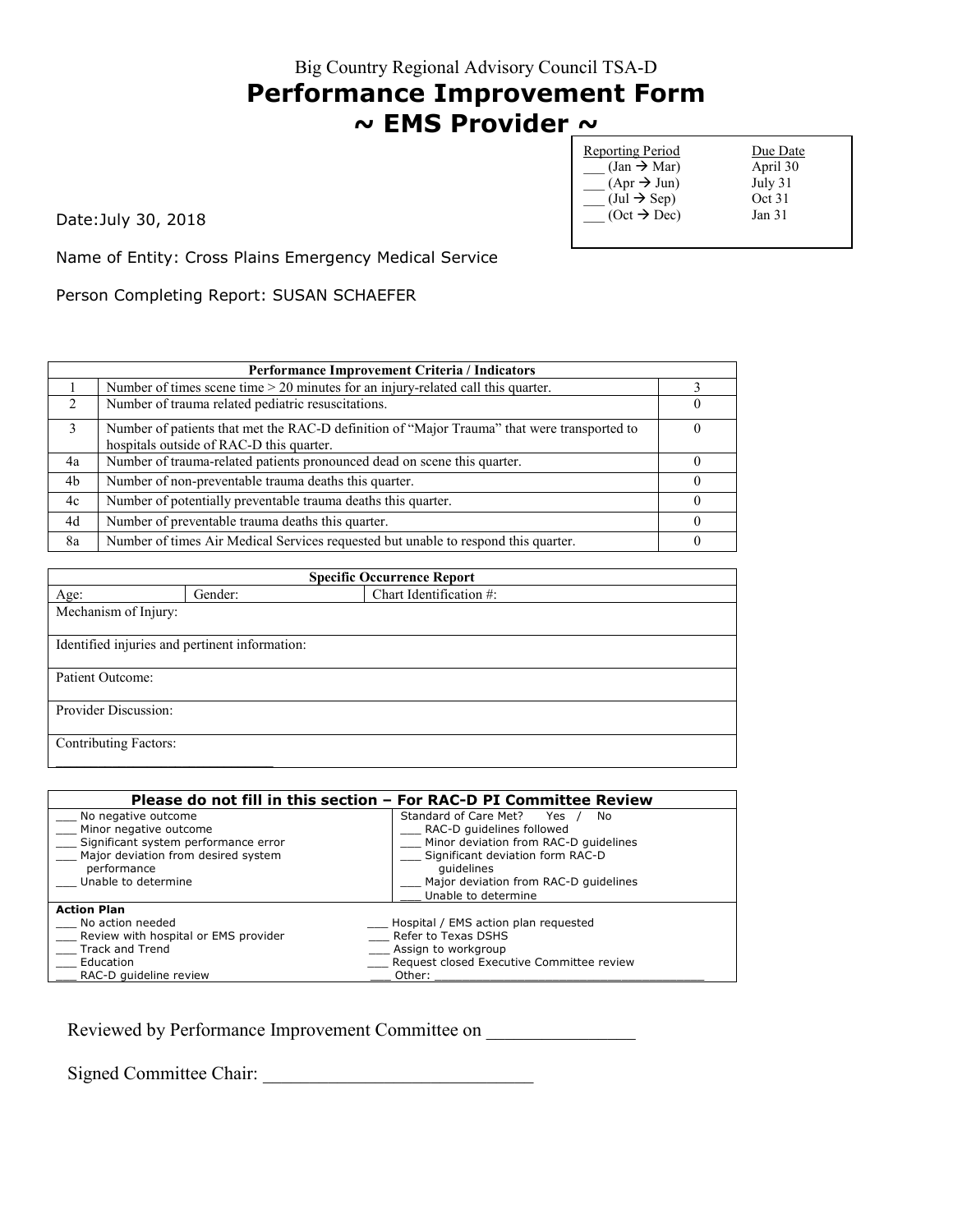# **Performance Improvement Form ~ EMS Provider ~**

| <b>Reporting Period</b>               | Due Date          |
|---------------------------------------|-------------------|
| $(Jan \rightarrow Mar)$               | April 30          |
| $(Apr \rightarrow Jun)$               | July 31           |
| $(\text{Jul} \rightarrow \text{Sep})$ | Oct 31            |
| $(Oct \rightarrow Dec)$               | Jan <sub>31</sub> |
|                                       |                   |

Date:7/30/18

Name of Entity: Haskell Co Ambulance Service

Person Completing Report: Kara Pierce

| <b>Performance Improvement Criteria / Indicators</b> |                                                                                                                                         |  |
|------------------------------------------------------|-----------------------------------------------------------------------------------------------------------------------------------------|--|
|                                                      | Number of times scene time $> 20$ minutes for an injury-related call this quarter.                                                      |  |
| $\mathcal{D}$                                        | Number of trauma related pediatric resuscitations.                                                                                      |  |
| 3                                                    | Number of patients that met the RAC-D definition of "Major Trauma" that were transported to<br>hospitals outside of RAC-D this quarter. |  |
| 4a                                                   | Number of trauma-related patients pronounced dead on scene this quarter.                                                                |  |
| 4b                                                   | Number of non-preventable trauma deaths this quarter.                                                                                   |  |
| 4c                                                   | Number of potentially preventable trauma deaths this quarter.                                                                           |  |
| 4d                                                   | Number of preventable trauma deaths this quarter.                                                                                       |  |
| 8a                                                   | Number of times Air Medical Services requested but unable to respond this quarter.                                                      |  |

| <b>Specific Occurrence Report</b>              |         |                         |
|------------------------------------------------|---------|-------------------------|
| Age:                                           | Gender: | Chart Identification #: |
| Mechanism of Injury:                           |         |                         |
|                                                |         |                         |
| Identified injuries and pertinent information: |         |                         |
|                                                |         |                         |
| Patient Outcome:                               |         |                         |
|                                                |         |                         |
| Provider Discussion:                           |         |                         |
|                                                |         |                         |
| <b>Contributing Factors:</b>                   |         |                         |
|                                                |         |                         |

| Please do not fill in this section – For RAC-D PI Committee Review |                                           |  |
|--------------------------------------------------------------------|-------------------------------------------|--|
| No negative outcome                                                | Standard of Care Met?<br>Yes<br>No        |  |
| Minor negative outcome                                             | RAC-D quidelines followed                 |  |
| Significant system performance error                               | Minor deviation from RAC-D quidelines     |  |
| Major deviation from desired system                                | Significant deviation form RAC-D          |  |
| performance                                                        | quidelines                                |  |
| Unable to determine                                                | Major deviation from RAC-D quidelines     |  |
|                                                                    | Unable to determine                       |  |
| <b>Action Plan</b>                                                 |                                           |  |
| No action needed                                                   | Hospital / EMS action plan requested      |  |
| Review with hospital or EMS provider                               | Refer to Texas DSHS                       |  |
| Track and Trend                                                    | Assign to workgroup                       |  |
| Education                                                          | Request closed Executive Committee review |  |
| RAC-D quideline review                                             | Other:                                    |  |

Reviewed by Performance Improvement Committee on \_\_\_\_\_\_\_\_\_\_\_\_\_\_\_\_\_\_\_\_\_\_\_\_\_\_\_\_\_\_\_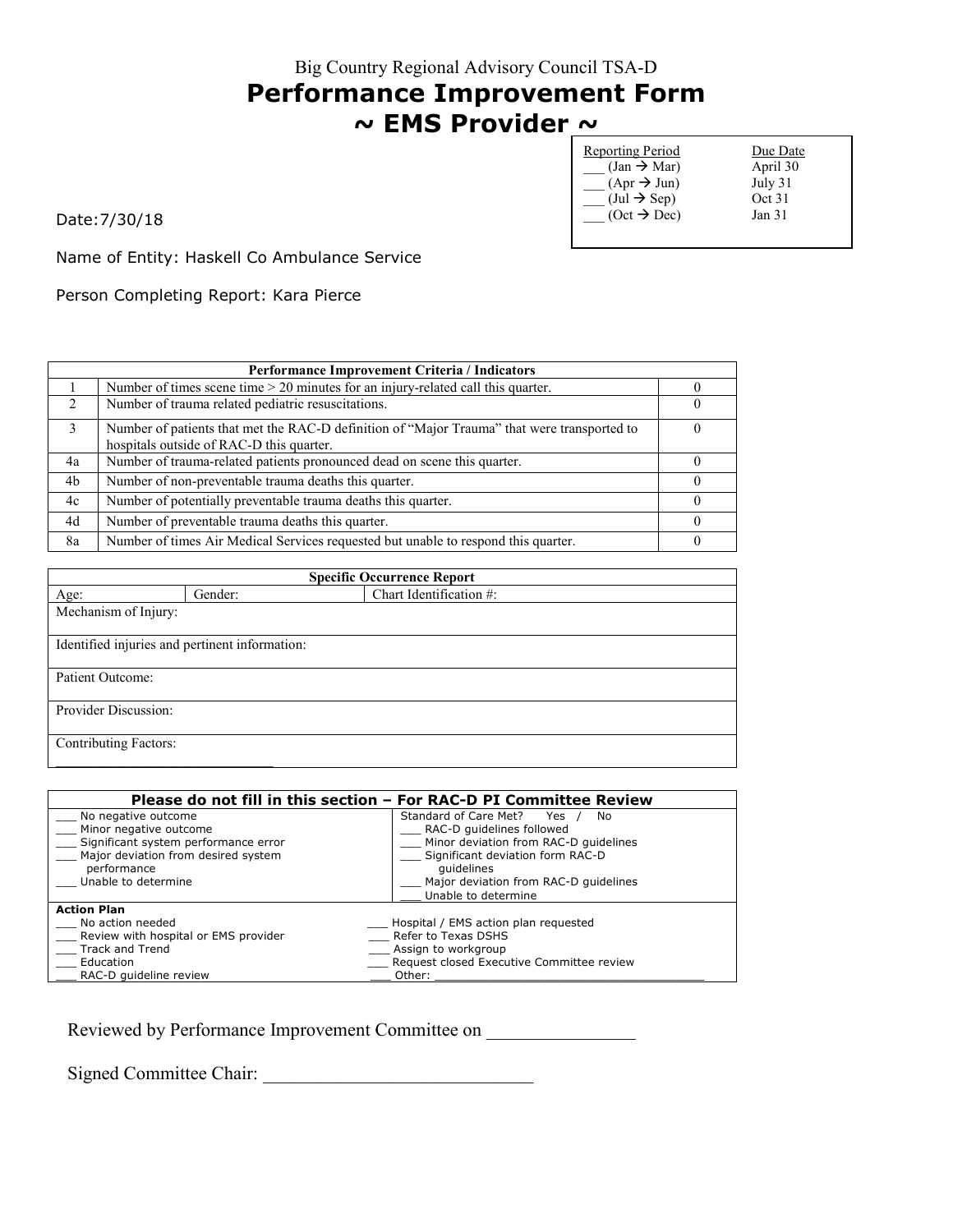## **Performance Improvement Form ~ EMS Provider ~**

| <b>Reporting Period</b>               | Due Date |
|---------------------------------------|----------|
| $(Jan \rightarrow Mar)$               | April 30 |
| $(Apr \rightarrow Jun)$               | July 31  |
| $(\text{Jul} \rightarrow \text{Sep})$ | Oct 31   |
| $(Oct \rightarrow Dec)$               | Jan 31   |
|                                       |          |

Date:7-27-18

Name of Entity: Sacred Cross EMS

Person Completing Report: Dustin Wright

|               | Performance Improvement Criteria / Indicators                                                                                           |  |  |
|---------------|-----------------------------------------------------------------------------------------------------------------------------------------|--|--|
|               | Number of times scene time $> 20$ minutes for an injury-related call this quarter.                                                      |  |  |
| $\mathcal{L}$ | Number of trauma related pediatric resuscitations.                                                                                      |  |  |
| 3             | Number of patients that met the RAC-D definition of "Major Trauma" that were transported to<br>hospitals outside of RAC-D this quarter. |  |  |
| 4a            | Number of trauma-related patients pronounced dead on scene this quarter.                                                                |  |  |
| 4b            | Number of non-preventable trauma deaths this quarter.                                                                                   |  |  |
| 4c            | Number of potentially preventable trauma deaths this quarter.                                                                           |  |  |
| 4d            | Number of preventable trauma deaths this quarter.                                                                                       |  |  |
| 8a            | Number of times Air Medical Services requested but unable to respond this quarter.                                                      |  |  |

| <b>Specific Occurrence Report</b>              |             |                                    |  |
|------------------------------------------------|-------------|------------------------------------|--|
| Age: $16$                                      | Gender:Male | Chart Identification #:SCSC1800541 |  |
| Mechanism of Injury:                           |             |                                    |  |
| Dog Bite                                       |             |                                    |  |
| Identified injuries and pertinent information: |             |                                    |  |
| Dog bite to hand                               |             |                                    |  |
| Patient Outcome:                               |             |                                    |  |
| Wound cleaned and pt transported to the ER     |             |                                    |  |
|                                                |             |                                    |  |
| Provider Discussion:                           |             |                                    |  |
| N/A                                            |             |                                    |  |
|                                                |             |                                    |  |
| <b>Contributing Factors:</b>                   |             |                                    |  |
|                                                |             |                                    |  |

| Please do not fill in this section - For RAC-D PI Committee Review |                                           |  |
|--------------------------------------------------------------------|-------------------------------------------|--|
| No negative outcome                                                | Standard of Care Met?<br>Yes<br>No.       |  |
| Minor negative outcome                                             | RAC-D quidelines followed                 |  |
| Significant system performance error                               | Minor deviation from RAC-D quidelines     |  |
| Major deviation from desired system                                | Significant deviation form RAC-D          |  |
| performance                                                        | quidelines                                |  |
| Unable to determine                                                | Major deviation from RAC-D quidelines     |  |
|                                                                    | Unable to determine                       |  |
| <b>Action Plan</b>                                                 |                                           |  |
| No action needed                                                   | Hospital / EMS action plan requested      |  |
| Review with hospital or EMS provider                               | Refer to Texas DSHS                       |  |
| Track and Trend                                                    | Assign to workgroup                       |  |
| Education                                                          | Request closed Executive Committee review |  |
| RAC-D guideline review                                             | Other:                                    |  |

Reviewed by Performance Improvement Committee on

Signed Committee Chair: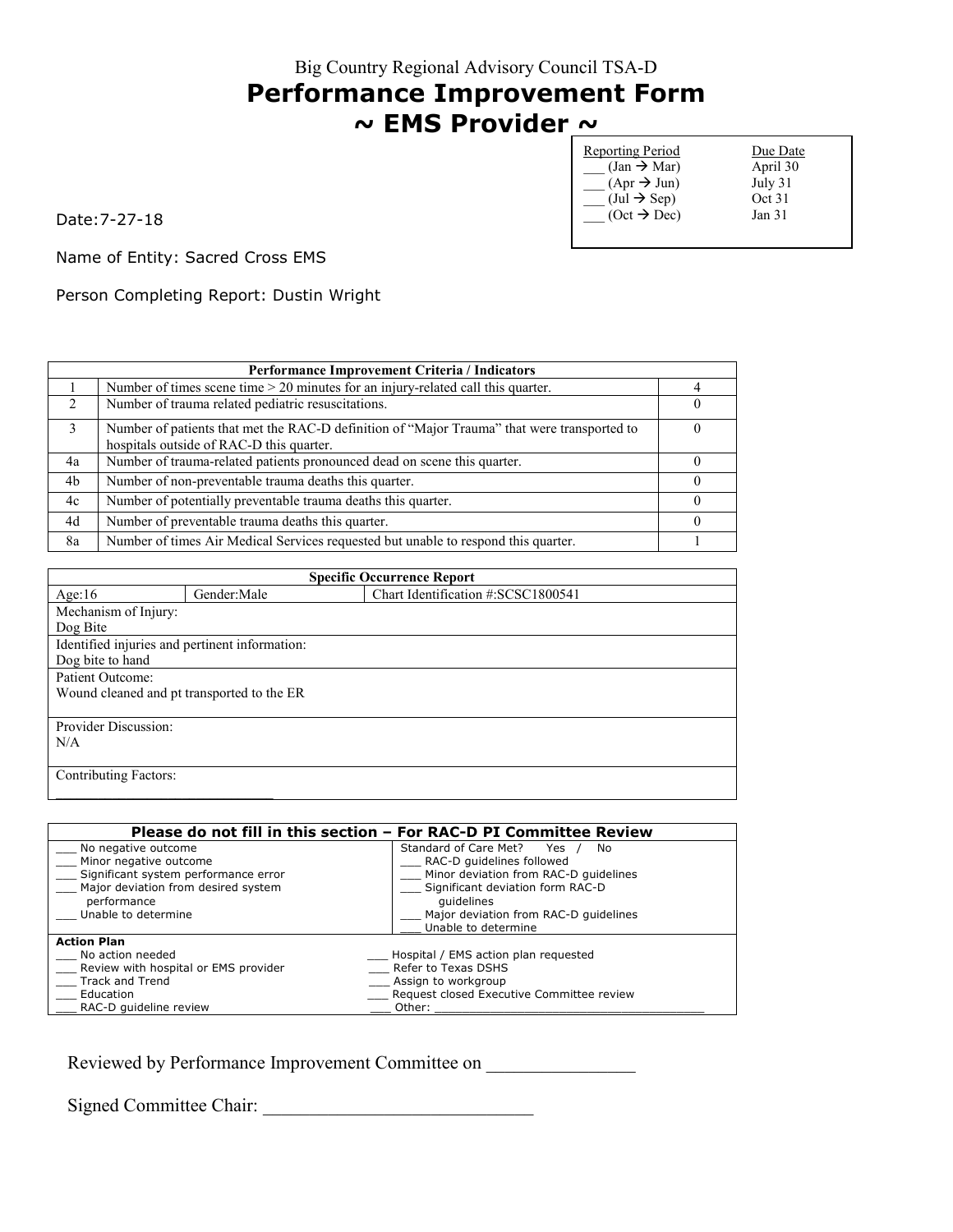### **Performance Improvement Form ~ EMS Provider ~**

Date:07-27-2018

| <b>Reporting Period</b>               | Due Date |
|---------------------------------------|----------|
| $(Jan \rightarrow Mar)$               | April 30 |
| $(Apr \rightarrow Jun)$               | July 31  |
| $(\text{Jul} \rightarrow \text{Sep})$ | Oct 31   |
| $(Oct \rightarrow Dec)$               | Jan 31   |
|                                       |          |

Name of Entity: POSSUM KINGDOM WESTLAKE VOL. EMS

Person Completing Report: WILLIAM (FOSTER) SIMMONS

|               | Performance Improvement Criteria / Indicators                                               |  |  |
|---------------|---------------------------------------------------------------------------------------------|--|--|
|               | Number of times scene time $> 20$ minutes for an injury-related call this quarter.          |  |  |
| $\mathcal{L}$ | Number of trauma related pediatric resuscitations.                                          |  |  |
| 3             | Number of patients that met the RAC-D definition of "Major Trauma" that were transported to |  |  |
|               | hospitals outside of RAC-D this quarter.                                                    |  |  |
| 4a            | Number of trauma-related patients pronounced dead on scene this quarter.                    |  |  |
| 4b            | Number of non-preventable trauma deaths this quarter.                                       |  |  |
| 4c            | Number of potentially preventable trauma deaths this quarter.                               |  |  |
| 4d            | Number of preventable trauma deaths this quarter.                                           |  |  |
| 8a            | Number of times Air Medical Services requested but unable to respond this quarter.          |  |  |

| <b>Specific Occurrence Report</b> |                                                |                         |  |
|-----------------------------------|------------------------------------------------|-------------------------|--|
| Age:                              | Gender:                                        | Chart Identification #: |  |
| Mechanism of Injury:              |                                                |                         |  |
|                                   |                                                |                         |  |
|                                   | Identified injuries and pertinent information: |                         |  |
|                                   |                                                |                         |  |
| Patient Outcome:                  |                                                |                         |  |
|                                   |                                                |                         |  |
| Provider Discussion:              |                                                |                         |  |
|                                   |                                                |                         |  |
| <b>Contributing Factors:</b>      |                                                |                         |  |
|                                   |                                                |                         |  |

| Please do not fill in this section – For RAC-D PI Committee Review |                                           |  |
|--------------------------------------------------------------------|-------------------------------------------|--|
| No negative outcome                                                | Standard of Care Met?<br>Yes<br>No        |  |
| Minor negative outcome                                             | RAC-D quidelines followed                 |  |
| Significant system performance error                               | Minor deviation from RAC-D quidelines     |  |
| Major deviation from desired system                                | Significant deviation form RAC-D          |  |
| performance                                                        | quidelines                                |  |
| Unable to determine                                                | Major deviation from RAC-D quidelines     |  |
|                                                                    | Unable to determine                       |  |
| <b>Action Plan</b>                                                 |                                           |  |
| No action needed                                                   | Hospital / EMS action plan requested      |  |
| Review with hospital or EMS provider                               | Refer to Texas DSHS                       |  |
| Track and Trend                                                    | Assign to workgroup                       |  |
| Education                                                          | Request closed Executive Committee review |  |
| RAC-D quideline review                                             | Other:                                    |  |

Reviewed by Performance Improvement Committee on \_\_\_\_\_\_\_\_\_\_\_\_\_\_\_\_\_\_\_\_\_\_\_\_\_\_\_\_\_\_\_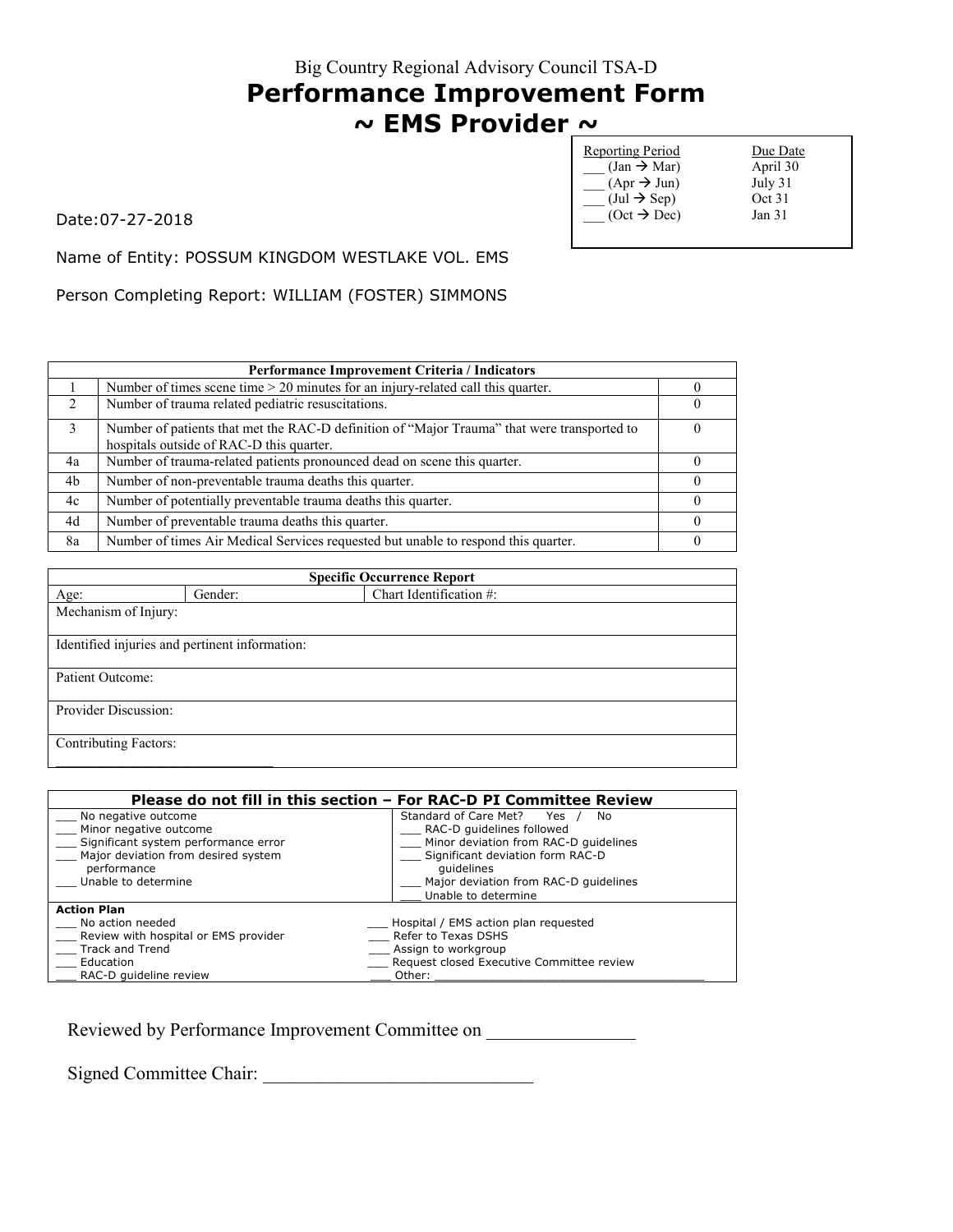#### **Performance Improvement Form ~ EMS Provider ~**

Reporting Period Due Date  $\begin{array}{ccc} \text{(Jan } \rightarrow \text{Mar}) & \text{April } 30 \\ \text{(Apr } \rightarrow \text{Jun}) & \text{July } 31 \end{array}$  $(\text{Apr} \rightarrow \text{Jun})$  July 31<br>(Jul  $\rightarrow$  Sep) Oct 31  $\overline{\phantom{a}}$  (Jul  $\rightarrow$  Sep) Oct 31<br>
(Oct  $\rightarrow$  Dec) Jan 31  $\overline{\overline{\phantom{a}}}\,$  (Oct  $\overline{\overline{}}\,$  Dec)

Date:7/25/18

Name of Entity: Citizens EMS

Person Completing Report: Tonya Puryear

| <b>Performance Improvement Criteria / Indicators</b> |                                                                                                                                         |    |
|------------------------------------------------------|-----------------------------------------------------------------------------------------------------------------------------------------|----|
|                                                      | Number of times scene time $> 20$ minutes for an injury-related call this quarter.                                                      | 32 |
| $\mathcal{L}$                                        | Number of trauma related pediatric resuscitations.                                                                                      |    |
| $\mathcal{E}$                                        | Number of patients that met the RAC-D definition of "Major Trauma" that were transported to<br>hospitals outside of RAC-D this quarter. |    |
| 4a                                                   | Number of trauma-related patients pronounced dead on scene this quarter.                                                                |    |
| 4b                                                   | Number of non-preventable trauma deaths this quarter.                                                                                   |    |
| 4c                                                   | Number of potentially preventable trauma deaths this quarter.                                                                           |    |
| 4d                                                   | Number of preventable trauma deaths this quarter.                                                                                       |    |
| 8a                                                   | Number of times Air Medical Services requested but unable to respond this quarter.                                                      |    |

| <b>Specific Occurrence Report</b>              |         |                         |  |  |
|------------------------------------------------|---------|-------------------------|--|--|
| Age:                                           | Gender: | Chart Identification #: |  |  |
| Mechanism of Injury:                           |         |                         |  |  |
|                                                |         |                         |  |  |
| Identified injuries and pertinent information: |         |                         |  |  |
|                                                |         |                         |  |  |
| Patient Outcome:                               |         |                         |  |  |
|                                                |         |                         |  |  |
| Provider Discussion:                           |         |                         |  |  |
|                                                |         |                         |  |  |
| <b>Contributing Factors:</b>                   |         |                         |  |  |
|                                                |         |                         |  |  |

| Please do not fill in this section – For RAC-D PI Committee Review |                                           |  |
|--------------------------------------------------------------------|-------------------------------------------|--|
| No negative outcome                                                | Standard of Care Met?<br>Yes<br>No        |  |
| Minor negative outcome                                             | RAC-D quidelines followed                 |  |
| Significant system performance error                               | Minor deviation from RAC-D quidelines     |  |
| Major deviation from desired system                                | Significant deviation form RAC-D          |  |
| performance                                                        | quidelines                                |  |
| Unable to determine                                                | Major deviation from RAC-D quidelines     |  |
|                                                                    | Unable to determine                       |  |
| <b>Action Plan</b>                                                 |                                           |  |
| No action needed                                                   | Hospital / EMS action plan requested      |  |
| Review with hospital or EMS provider                               | Refer to Texas DSHS                       |  |
| Track and Trend                                                    | Assign to workgroup                       |  |
| Education                                                          | Request closed Executive Committee review |  |
| RAC-D quideline review                                             | Other:                                    |  |

Reviewed by Performance Improvement Committee on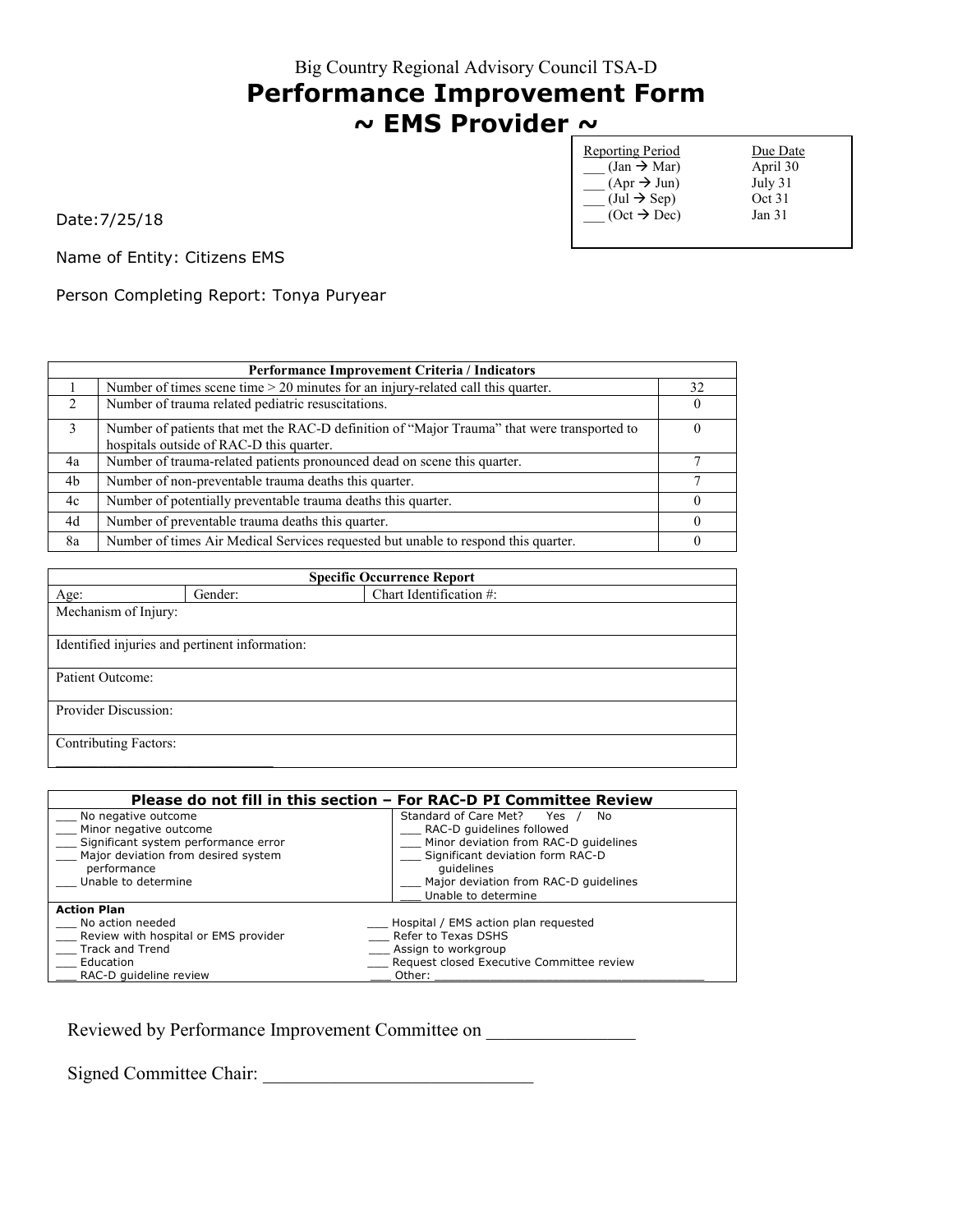# **Performance Improvement Form ~ EMS Provider ~**

| Reporting Period                      | Due Date          |
|---------------------------------------|-------------------|
| $(Jan \rightarrow Mar)$               | April 30          |
| $(Apr \rightarrow Jun)$               | July 31           |
| $(\text{Jul} \rightarrow \text{Sep})$ | Oct 31            |
| $(Oct \rightarrow Dec)$               | Jan <sub>31</sub> |
|                                       |                   |

Date:7/24/18

Name of Entity: Comanche County EMS

Person Completing Report: Bryan C welch

|               | <b>Performance Improvement Criteria / Indicators</b>                                                                                    |     |  |
|---------------|-----------------------------------------------------------------------------------------------------------------------------------------|-----|--|
|               | Number of times scene time $> 20$ minutes for an injury-related call this quarter.                                                      | -41 |  |
| $\mathcal{L}$ | Number of trauma related pediatric resuscitations.                                                                                      |     |  |
| 3             | Number of patients that met the RAC-D definition of "Major Trauma" that were transported to<br>hospitals outside of RAC-D this quarter. |     |  |
| 4a            | Number of trauma-related patients pronounced dead on scene this quarter.                                                                |     |  |
| 4b            | Number of non-preventable trauma deaths this quarter.                                                                                   |     |  |
| 4c            | Number of potentially preventable trauma deaths this quarter.                                                                           |     |  |
| 4d            | Number of preventable trauma deaths this quarter.                                                                                       | ↑   |  |
| 8a            | Number of times Air Medical Services requested but unable to respond this quarter.                                                      |     |  |

| <b>Specific Occurrence Report</b> |                                                |                         |  |
|-----------------------------------|------------------------------------------------|-------------------------|--|
| Age:                              | Gender:                                        | Chart Identification #: |  |
| Mechanism of Injury:              |                                                |                         |  |
|                                   |                                                |                         |  |
|                                   | Identified injuries and pertinent information: |                         |  |
|                                   |                                                |                         |  |
| Patient Outcome:                  |                                                |                         |  |
|                                   |                                                |                         |  |
| Provider Discussion:              |                                                |                         |  |
|                                   |                                                |                         |  |
| <b>Contributing Factors:</b>      |                                                |                         |  |
|                                   |                                                |                         |  |

| Please do not fill in this section – For RAC-D PI Committee Review |                                           |  |
|--------------------------------------------------------------------|-------------------------------------------|--|
| No negative outcome                                                | Standard of Care Met?<br>Yes<br>No        |  |
| Minor negative outcome                                             | RAC-D quidelines followed                 |  |
| Significant system performance error                               | Minor deviation from RAC-D quidelines     |  |
| Major deviation from desired system                                | Significant deviation form RAC-D          |  |
| performance                                                        | quidelines                                |  |
| Unable to determine                                                | Major deviation from RAC-D quidelines     |  |
|                                                                    | Unable to determine                       |  |
| <b>Action Plan</b>                                                 |                                           |  |
| No action needed                                                   | Hospital / EMS action plan requested      |  |
| Review with hospital or EMS provider                               | Refer to Texas DSHS                       |  |
| Track and Trend                                                    | Assign to workgroup                       |  |
| Education                                                          | Request closed Executive Committee review |  |
| RAC-D quideline review                                             | Other:                                    |  |

Reviewed by Performance Improvement Committee on \_\_\_\_\_\_\_\_\_\_\_\_\_\_\_\_\_\_\_\_\_\_\_\_\_\_\_\_\_\_\_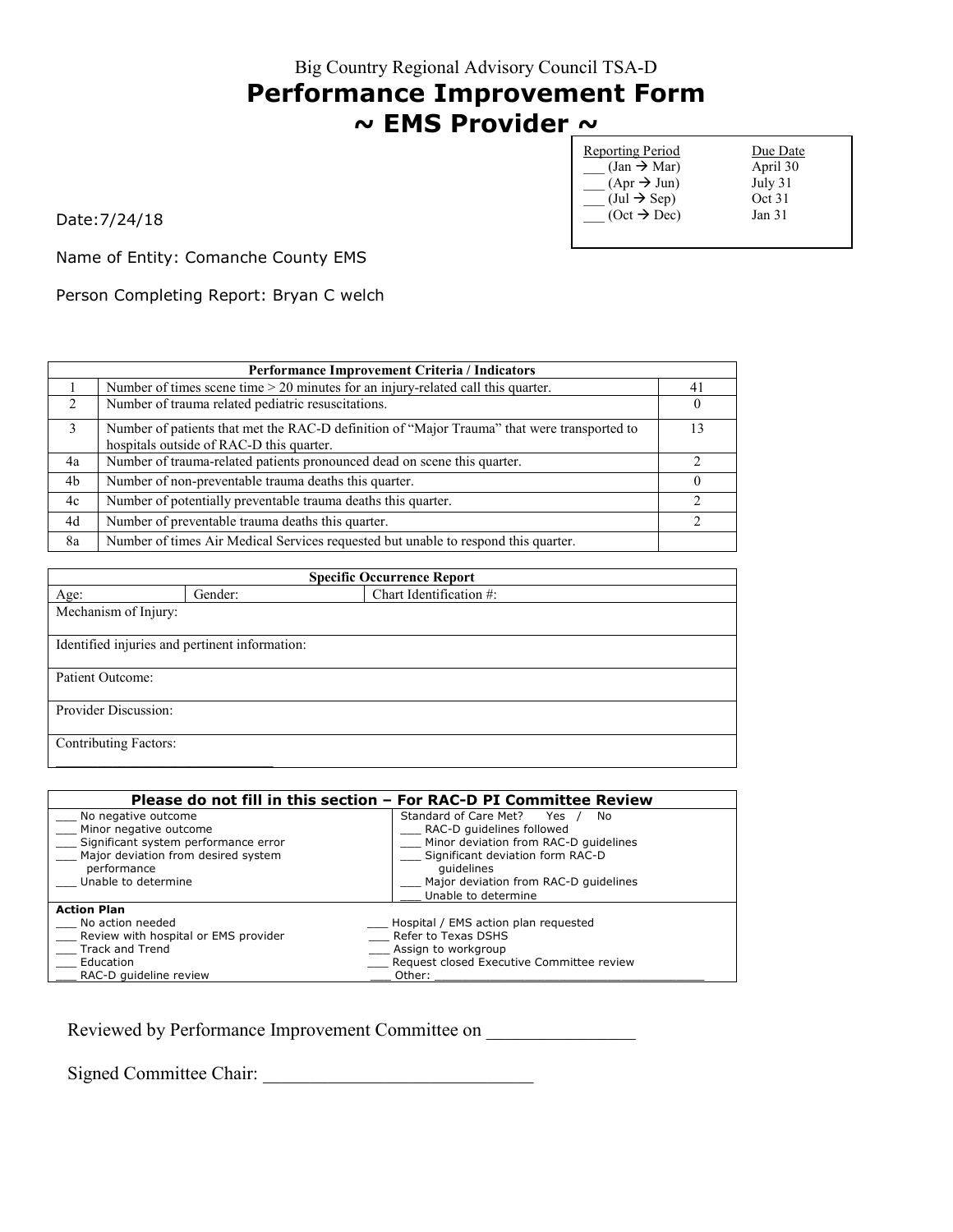# **Performance Improvement Form ~ EMS Provider ~**

| <b>Reporting Period</b>               | Due Date |
|---------------------------------------|----------|
| $(Jan \rightarrow Mar)$               | April 30 |
| $(Apr \rightarrow Jun)$               | July 31  |
| $(\text{Jul} \rightarrow \text{Sep})$ | Oct 31   |
| $(Oct \rightarrow Dec)$               | Jan 31   |
|                                       |          |

Date:07/23/18

Name of Entity: North Runnels Hospital EMS

Person Completing Report: Bobbie Collom

|                | <b>Performance Improvement Criteria / Indicators</b>                                                                                    |  |  |
|----------------|-----------------------------------------------------------------------------------------------------------------------------------------|--|--|
|                | Number of times scene time $> 20$ minutes for an injury-related call this quarter.                                                      |  |  |
| $\mathcal{L}$  | Number of trauma related pediatric resuscitations.                                                                                      |  |  |
| 3              | Number of patients that met the RAC-D definition of "Major Trauma" that were transported to<br>hospitals outside of RAC-D this quarter. |  |  |
| 4a             | Number of trauma-related patients pronounced dead on scene this quarter.                                                                |  |  |
| 4 <sub>b</sub> | Number of non-preventable trauma deaths this quarter.                                                                                   |  |  |
| 4c             | Number of potentially preventable trauma deaths this quarter.                                                                           |  |  |
| 4d             | Number of preventable trauma deaths this quarter.                                                                                       |  |  |
| 8a             | Number of times Air Medical Services requested but unable to respond this quarter.                                                      |  |  |

| <b>Specific Occurrence Report</b> |                                                |                         |  |  |  |
|-----------------------------------|------------------------------------------------|-------------------------|--|--|--|
| Age:                              | Gender:                                        | Chart Identification #: |  |  |  |
| Mechanism of Injury:              |                                                |                         |  |  |  |
|                                   | Identified injuries and pertinent information: |                         |  |  |  |
| Patient Outcome:                  |                                                |                         |  |  |  |
| Provider Discussion:              |                                                |                         |  |  |  |
| <b>Contributing Factors:</b>      |                                                |                         |  |  |  |
| Extrication                       |                                                |                         |  |  |  |
| scene call for helo               |                                                |                         |  |  |  |

| Please do not fill in this section - For RAC-D PI Committee Review |                                           |  |
|--------------------------------------------------------------------|-------------------------------------------|--|
| No negative outcome                                                | Standard of Care Met?<br>Yes<br>No        |  |
| Minor negative outcome                                             | RAC-D quidelines followed                 |  |
| Significant system performance error                               | Minor deviation from RAC-D quidelines     |  |
| Major deviation from desired system                                | Significant deviation form RAC-D          |  |
| performance                                                        | quidelines                                |  |
| Unable to determine                                                | Major deviation from RAC-D quidelines     |  |
|                                                                    | Unable to determine                       |  |
| <b>Action Plan</b>                                                 |                                           |  |
| No action needed                                                   | Hospital / EMS action plan requested      |  |
| Review with hospital or EMS provider                               | Refer to Texas DSHS                       |  |
| Track and Trend                                                    | Assign to workgroup                       |  |
| Education                                                          | Request closed Executive Committee review |  |
| RAC-D quideline review                                             | Other:                                    |  |

Reviewed by Performance Improvement Committee on \_\_\_\_\_\_\_\_\_\_\_\_\_\_\_\_\_\_\_\_\_\_\_\_\_\_\_\_\_\_\_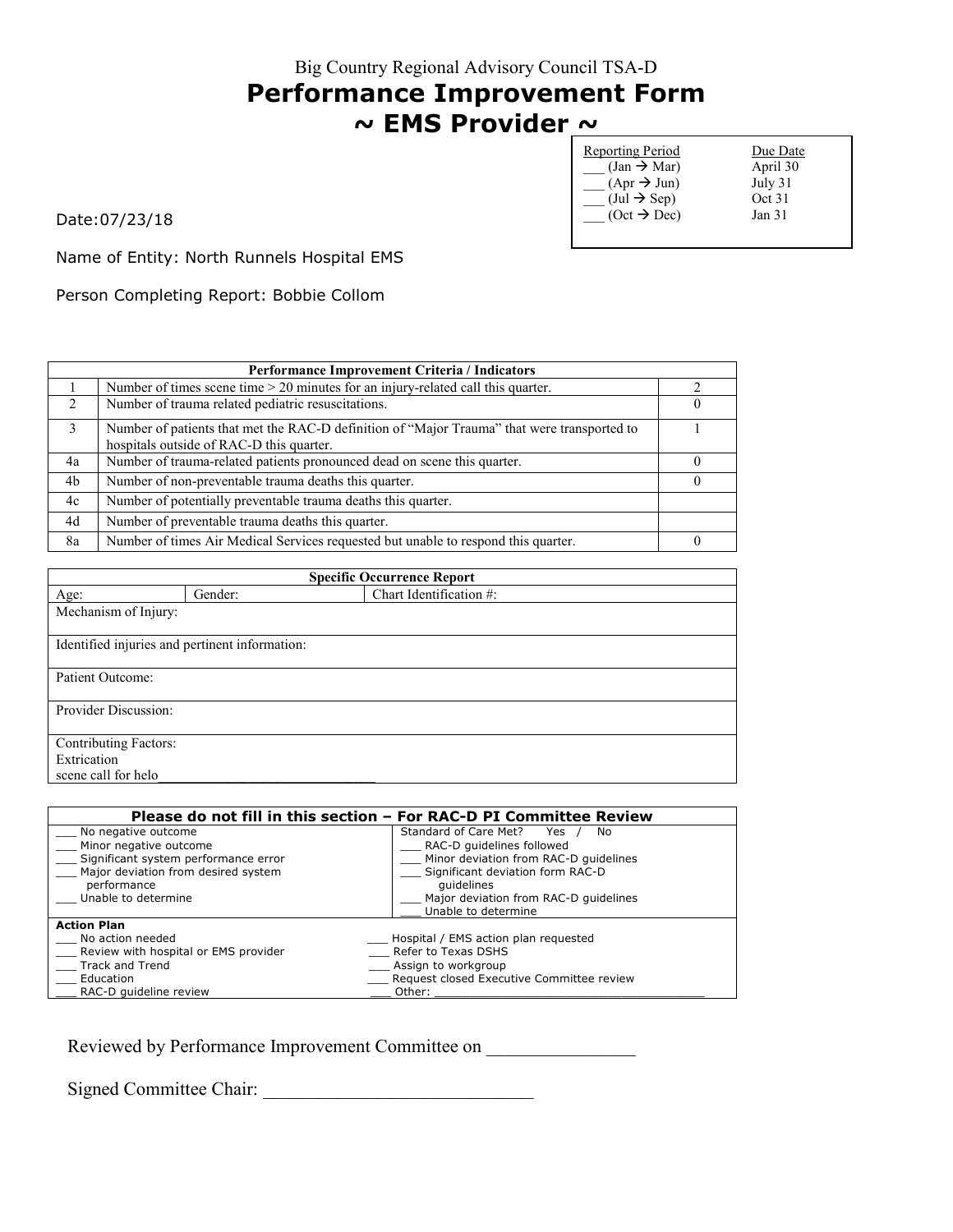# **Performance Improvement Form ~ EMS Provider ~**

| <b>Reporting Period</b>               | Due Date          |
|---------------------------------------|-------------------|
| $(Jan \rightarrow Mar)$               | April 30          |
| $(Apr \rightarrow Jun)$               | July 31           |
| $(\text{Jul} \rightarrow \text{Sep})$ | Oct 31            |
| $(Oct \rightarrow Dec)$               | Jan <sub>31</sub> |
|                                       |                   |

Date:07/23/2018

Name of Entity: Fisher County Hospital District EMS

Person Completing Report: Andy Daughtry

|               | Performance Improvement Criteria / Indicators                                               |  |  |
|---------------|---------------------------------------------------------------------------------------------|--|--|
|               | Number of times scene time $> 20$ minutes for an injury-related call this quarter.          |  |  |
| $\mathcal{L}$ | Number of trauma related pediatric resuscitations.                                          |  |  |
| 3             | Number of patients that met the RAC-D definition of "Major Trauma" that were transported to |  |  |
|               | hospitals outside of RAC-D this quarter.                                                    |  |  |
| 4a            | Number of trauma-related patients pronounced dead on scene this quarter.                    |  |  |
| 4b            | Number of non-preventable trauma deaths this quarter.                                       |  |  |
| 4c            | Number of potentially preventable trauma deaths this quarter.                               |  |  |
| 4d            | Number of preventable trauma deaths this quarter.                                           |  |  |
| 8a            | Number of times Air Medical Services requested but unable to respond this quarter.          |  |  |

| <b>Specific Occurrence Report</b>                                               |         |                           |  |
|---------------------------------------------------------------------------------|---------|---------------------------|--|
| Age:0                                                                           | Gender: | Chart Identification #:NA |  |
| Mechanism of Injury:                                                            |         |                           |  |
| <b>NA</b>                                                                       |         |                           |  |
| Identified injuries and pertinent information:                                  |         |                           |  |
| <b>NA</b>                                                                       |         |                           |  |
| Patient Outcome:                                                                |         |                           |  |
| <b>NA</b>                                                                       |         |                           |  |
|                                                                                 |         |                           |  |
| <b>Provider Discussion:</b>                                                     |         |                           |  |
| <b>NA</b>                                                                       |         |                           |  |
|                                                                                 |         |                           |  |
| Contributing Factors:                                                           |         |                           |  |
| Extended scene time do to location of patients in terrian that was unexcessible |         |                           |  |

| Please do not fill in this section - For RAC-D PI Committee Review |                                           |  |
|--------------------------------------------------------------------|-------------------------------------------|--|
| No negative outcome                                                | Standard of Care Met?<br>Yes<br>No.       |  |
| Minor negative outcome                                             | RAC-D quidelines followed                 |  |
| Significant system performance error                               | Minor deviation from RAC-D quidelines     |  |
| Major deviation from desired system                                | Significant deviation form RAC-D          |  |
| performance                                                        | quidelines                                |  |
| Unable to determine                                                | Major deviation from RAC-D quidelines     |  |
|                                                                    | Unable to determine                       |  |
| <b>Action Plan</b>                                                 |                                           |  |
| No action needed                                                   | Hospital / EMS action plan requested      |  |
| Review with hospital or EMS provider                               | Refer to Texas DSHS                       |  |
| Track and Trend                                                    | Assign to workgroup                       |  |
| Education                                                          | Request closed Executive Committee review |  |
| RAC-D quideline review                                             | Other:                                    |  |

Reviewed by Performance Improvement Committee on

Signed Committee Chair: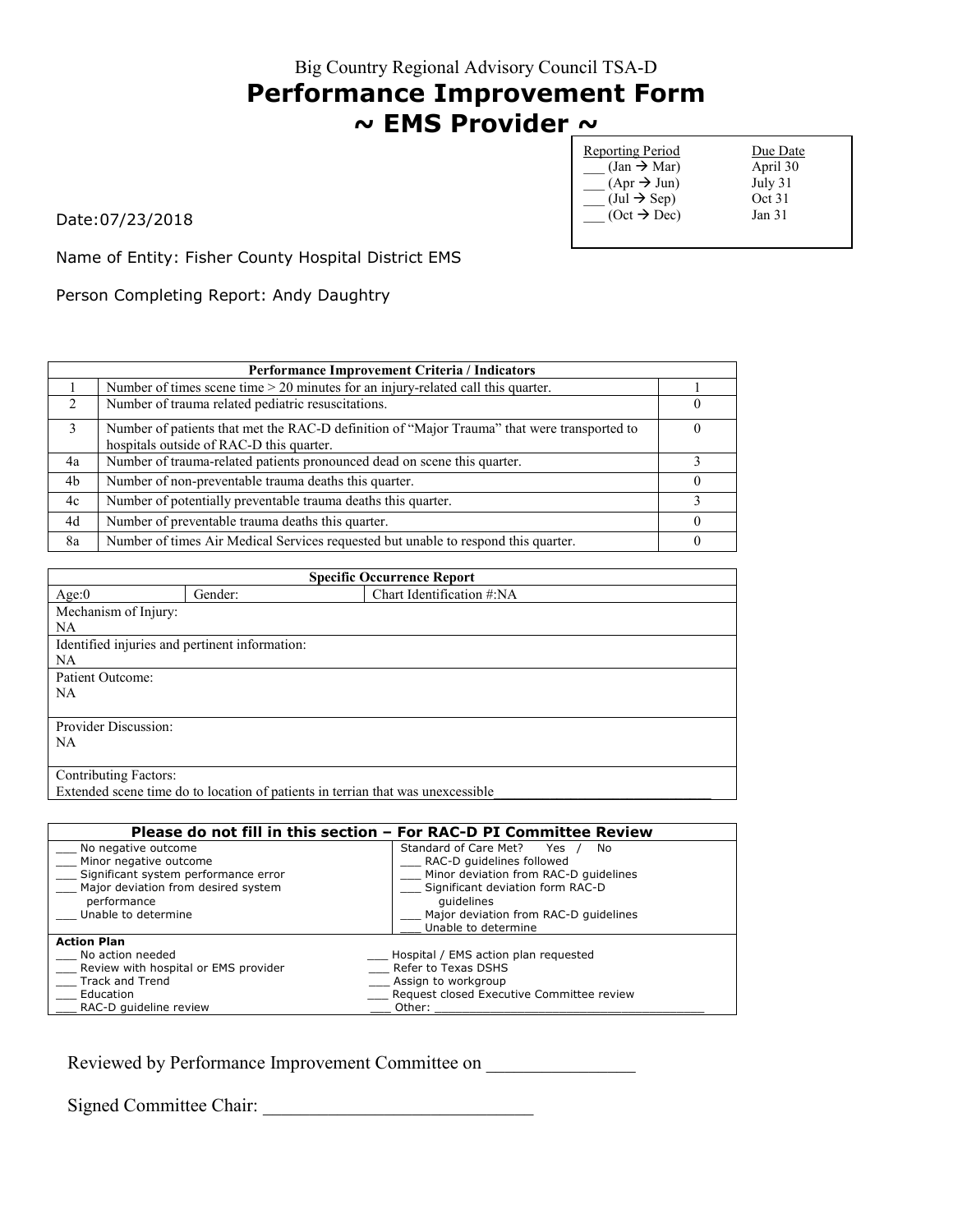# **Performance Improvement Form ~ EMS Provider ~**

| <b>Reporting Period</b>               | Due Date          |
|---------------------------------------|-------------------|
| $(Jan \rightarrow Mar)$               | April 30          |
| $(Apr \rightarrow Jun)$               | July 31           |
| $(\text{Jul} \rightarrow \text{Sep})$ | Oct 31            |
| $(Oct \rightarrow Dec)$               | Jan <sub>31</sub> |
|                                       |                   |

Date:7-18-2018

Name of Entity: knox county ems

Person Completing Report: Logan Morrow

| Performance Improvement Criteria / Indicators |                                                                                                                                         |  |
|-----------------------------------------------|-----------------------------------------------------------------------------------------------------------------------------------------|--|
|                                               | Number of times scene time > 20 minutes for an injury-related call this quarter.                                                        |  |
| $\mathcal{D}$                                 | Number of trauma related pediatric resuscitations.                                                                                      |  |
| 3                                             | Number of patients that met the RAC-D definition of "Major Trauma" that were transported to<br>hospitals outside of RAC-D this quarter. |  |
| 4a                                            | Number of trauma-related patients pronounced dead on scene this quarter.                                                                |  |
| 4b                                            | Number of non-preventable trauma deaths this quarter.                                                                                   |  |
| 4c                                            | Number of potentially preventable trauma deaths this quarter.                                                                           |  |
| 4d                                            | Number of preventable trauma deaths this quarter.                                                                                       |  |
| 8a                                            | Number of times Air Medical Services requested but unable to respond this quarter.                                                      |  |

| <b>Specific Occurrence Report</b>              |         |                         |  |  |
|------------------------------------------------|---------|-------------------------|--|--|
| Age:                                           | Gender: | Chart Identification #: |  |  |
| Mechanism of Injury:                           |         |                         |  |  |
|                                                |         |                         |  |  |
| Identified injuries and pertinent information: |         |                         |  |  |
|                                                |         |                         |  |  |
| Patient Outcome:                               |         |                         |  |  |
| Provider Discussion:                           |         |                         |  |  |
|                                                |         |                         |  |  |
| <b>Contributing Factors:</b>                   |         |                         |  |  |
|                                                |         |                         |  |  |

| Please do not fill in this section - For RAC-D PI Committee Review |                                           |  |
|--------------------------------------------------------------------|-------------------------------------------|--|
| No negative outcome                                                | Standard of Care Met?<br>Yes<br>No        |  |
| Minor negative outcome                                             | RAC-D guidelines followed                 |  |
| Significant system performance error                               | Minor deviation from RAC-D quidelines     |  |
| Major deviation from desired system                                | Significant deviation form RAC-D          |  |
| performance                                                        | quidelines                                |  |
| Unable to determine                                                | Major deviation from RAC-D quidelines     |  |
|                                                                    | Unable to determine                       |  |
| <b>Action Plan</b>                                                 |                                           |  |
| No action needed                                                   | Hospital / EMS action plan requested      |  |
| Review with hospital or EMS provider                               | Refer to Texas DSHS                       |  |
| <b>Track and Trend</b>                                             | Assign to workgroup                       |  |
| Education                                                          | Request closed Executive Committee review |  |
| RAC-D quideline review                                             | Other:                                    |  |

Reviewed by Performance Improvement Committee on \_\_\_\_\_\_\_\_\_\_\_\_\_\_\_\_\_\_\_\_\_\_\_\_\_\_\_\_\_\_\_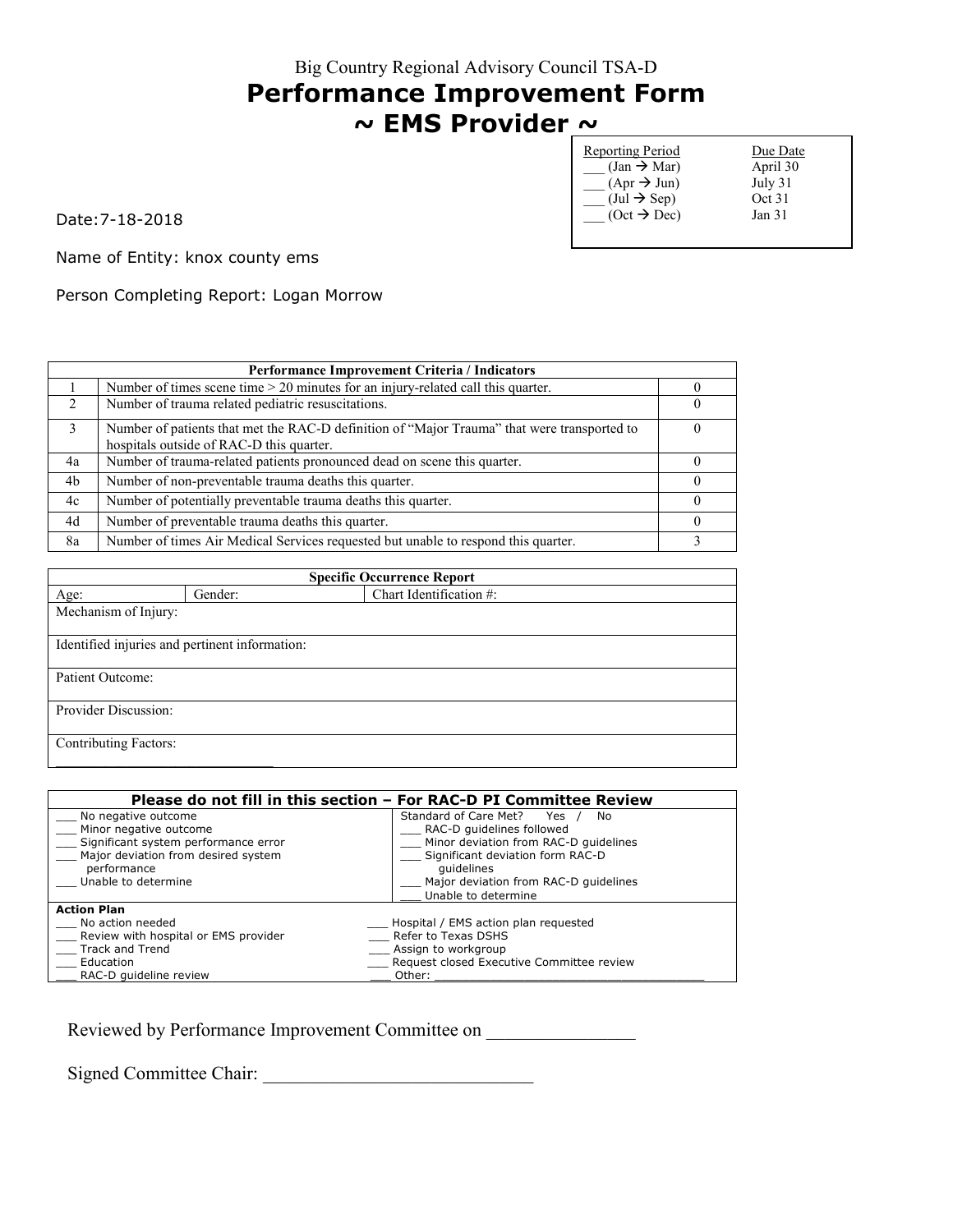# **Performance Improvement Form ~ EMS Provider ~**

| <b>Reporting Period</b>               | Due Date |
|---------------------------------------|----------|
| $(Jan \rightarrow Mar)$               | April 30 |
| $(Apr \rightarrow Jun)$               | July 31  |
| $(\text{Jul} \rightarrow \text{Sep})$ | Oct 31   |
| $(Oct \rightarrow Dec)$               | Jan 31   |
|                                       |          |

Date:7-18-18

Name of Entity: City of Ranger Fd-Ems

Person Completing Report: Darrell Fox

| <b>Performance Improvement Criteria / Indicators</b> |                                                                                                                                         |  |
|------------------------------------------------------|-----------------------------------------------------------------------------------------------------------------------------------------|--|
|                                                      | Number of times scene time $> 20$ minutes for an injury-related call this quarter.                                                      |  |
| $\mathcal{D}$                                        | Number of trauma related pediatric resuscitations.                                                                                      |  |
| 3                                                    | Number of patients that met the RAC-D definition of "Major Trauma" that were transported to<br>hospitals outside of RAC-D this quarter. |  |
| 4a                                                   | Number of trauma-related patients pronounced dead on scene this quarter.                                                                |  |
| 4b                                                   | Number of non-preventable trauma deaths this quarter.                                                                                   |  |
| 4c                                                   | Number of potentially preventable trauma deaths this quarter.                                                                           |  |
| 4d                                                   | Number of preventable trauma deaths this quarter.                                                                                       |  |
| 8a                                                   | Number of times Air Medical Services requested but unable to respond this quarter.                                                      |  |

| <b>Specific Occurrence Report</b> |                                                |                         |  |  |
|-----------------------------------|------------------------------------------------|-------------------------|--|--|
| Age:                              | Gender:                                        | Chart Identification #: |  |  |
| Mechanism of Injury:              |                                                |                         |  |  |
|                                   |                                                |                         |  |  |
|                                   | Identified injuries and pertinent information: |                         |  |  |
|                                   |                                                |                         |  |  |
| Patient Outcome:                  |                                                |                         |  |  |
|                                   |                                                |                         |  |  |
| Provider Discussion:              |                                                |                         |  |  |
|                                   |                                                |                         |  |  |
| <b>Contributing Factors:</b>      |                                                |                         |  |  |
|                                   |                                                |                         |  |  |

| Please do not fill in this section - For RAC-D PI Committee Review |                                           |  |
|--------------------------------------------------------------------|-------------------------------------------|--|
| No negative outcome                                                | Standard of Care Met?<br>Yes<br>No        |  |
| Minor negative outcome                                             | RAC-D guidelines followed                 |  |
| Significant system performance error                               | Minor deviation from RAC-D quidelines     |  |
| Major deviation from desired system                                | Significant deviation form RAC-D          |  |
| performance                                                        | quidelines                                |  |
| Unable to determine                                                | Major deviation from RAC-D quidelines     |  |
|                                                                    | Unable to determine                       |  |
| <b>Action Plan</b>                                                 |                                           |  |
| No action needed                                                   | Hospital / EMS action plan requested      |  |
| Review with hospital or EMS provider                               | Refer to Texas DSHS                       |  |
| <b>Track and Trend</b>                                             | Assign to workgroup                       |  |
| Education                                                          | Request closed Executive Committee review |  |
| RAC-D quideline review                                             | Other:                                    |  |

Reviewed by Performance Improvement Committee on \_\_\_\_\_\_\_\_\_\_\_\_\_\_\_\_\_\_\_\_\_\_\_\_\_\_\_\_\_\_\_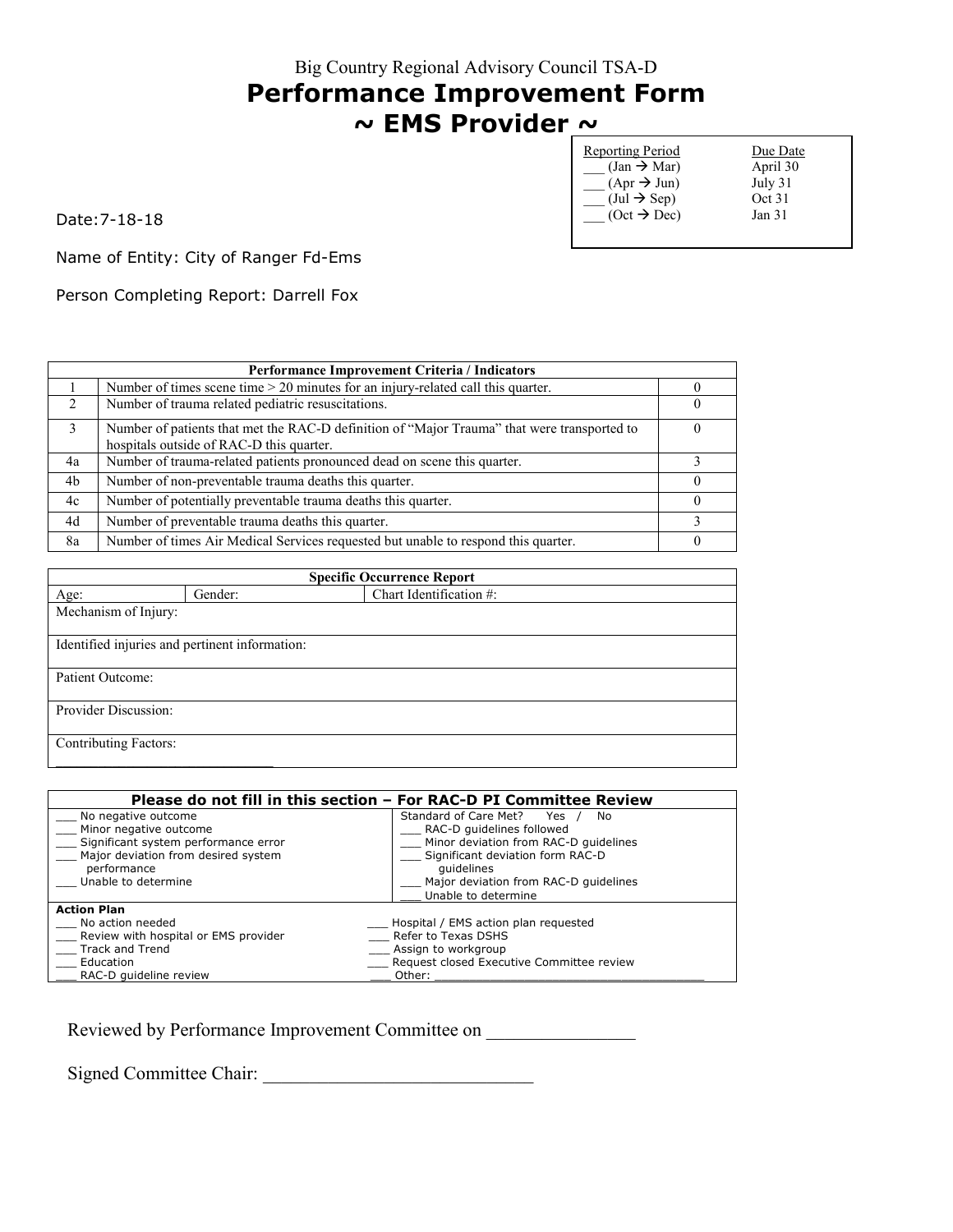# **Performance Improvement Form ~ EMS Provider ~**

| <b>Reporting Period</b>               | Due Date          |
|---------------------------------------|-------------------|
| $(Jan \rightarrow Mar)$               | April 30          |
| $(Apr \rightarrow Jun)$               | July 31           |
| $(\text{Jul} \rightarrow \text{Sep})$ | Oct 31            |
| $(Oct \rightarrow Dec)$               | Jan <sub>31</sub> |
|                                       |                   |

Date:7-16-2018

Name of Entity: Mitchell County EMS

Person Completing Report: Jason Gruben

|               | Performance Improvement Criteria / Indicators                                                                                           |  |  |
|---------------|-----------------------------------------------------------------------------------------------------------------------------------------|--|--|
|               | Number of times scene time $> 20$ minutes for an injury-related call this quarter.                                                      |  |  |
| $\mathcal{L}$ | Number of trauma related pediatric resuscitations.                                                                                      |  |  |
| 3             | Number of patients that met the RAC-D definition of "Major Trauma" that were transported to<br>hospitals outside of RAC-D this quarter. |  |  |
| 4a            | Number of trauma-related patients pronounced dead on scene this quarter.                                                                |  |  |
| 4b            | Number of non-preventable trauma deaths this quarter.                                                                                   |  |  |
| 4c            | Number of potentially preventable trauma deaths this quarter.                                                                           |  |  |
| 4d            | Number of preventable trauma deaths this quarter.                                                                                       |  |  |
| 8a            | Number of times Air Medical Services requested but unable to respond this quarter.                                                      |  |  |

| <b>Specific Occurrence Report</b> |                                                |                         |  |  |
|-----------------------------------|------------------------------------------------|-------------------------|--|--|
| Age:0                             | Gender:                                        | Chart Identification #: |  |  |
|                                   | Mechanism of Injury:                           |                         |  |  |
|                                   | Identified injuries and pertinent information: |                         |  |  |
| Patient Outcome:                  |                                                |                         |  |  |
| Provider Discussion:              |                                                |                         |  |  |
| <b>Contributing Factors:</b>      |                                                |                         |  |  |
|                                   | Multiple patients                              |                         |  |  |

|                                      | Please do not fill in this section - For RAC-D PI Committee Review |  |
|--------------------------------------|--------------------------------------------------------------------|--|
| No negative outcome                  | Standard of Care Met?<br>No<br>Yes                                 |  |
| Minor negative outcome               | RAC-D quidelines followed                                          |  |
| Significant system performance error | Minor deviation from RAC-D quidelines                              |  |
| Major deviation from desired system  | Significant deviation form RAC-D                                   |  |
| performance                          | quidelines                                                         |  |
| Unable to determine                  | Major deviation from RAC-D guidelines                              |  |
|                                      | Unable to determine                                                |  |
| <b>Action Plan</b>                   |                                                                    |  |
| No action needed                     | Hospital / EMS action plan requested                               |  |
| Review with hospital or EMS provider | Refer to Texas DSHS                                                |  |
| Track and Trend                      | Assign to workgroup                                                |  |
| Education                            | __ Request closed Executive Committee review                       |  |
| RAC-D quideline review               | Other:                                                             |  |

Reviewed by Performance Improvement Committee on \_\_\_\_\_\_\_\_\_\_\_\_\_\_\_\_\_\_\_\_\_\_\_\_\_\_\_\_\_\_\_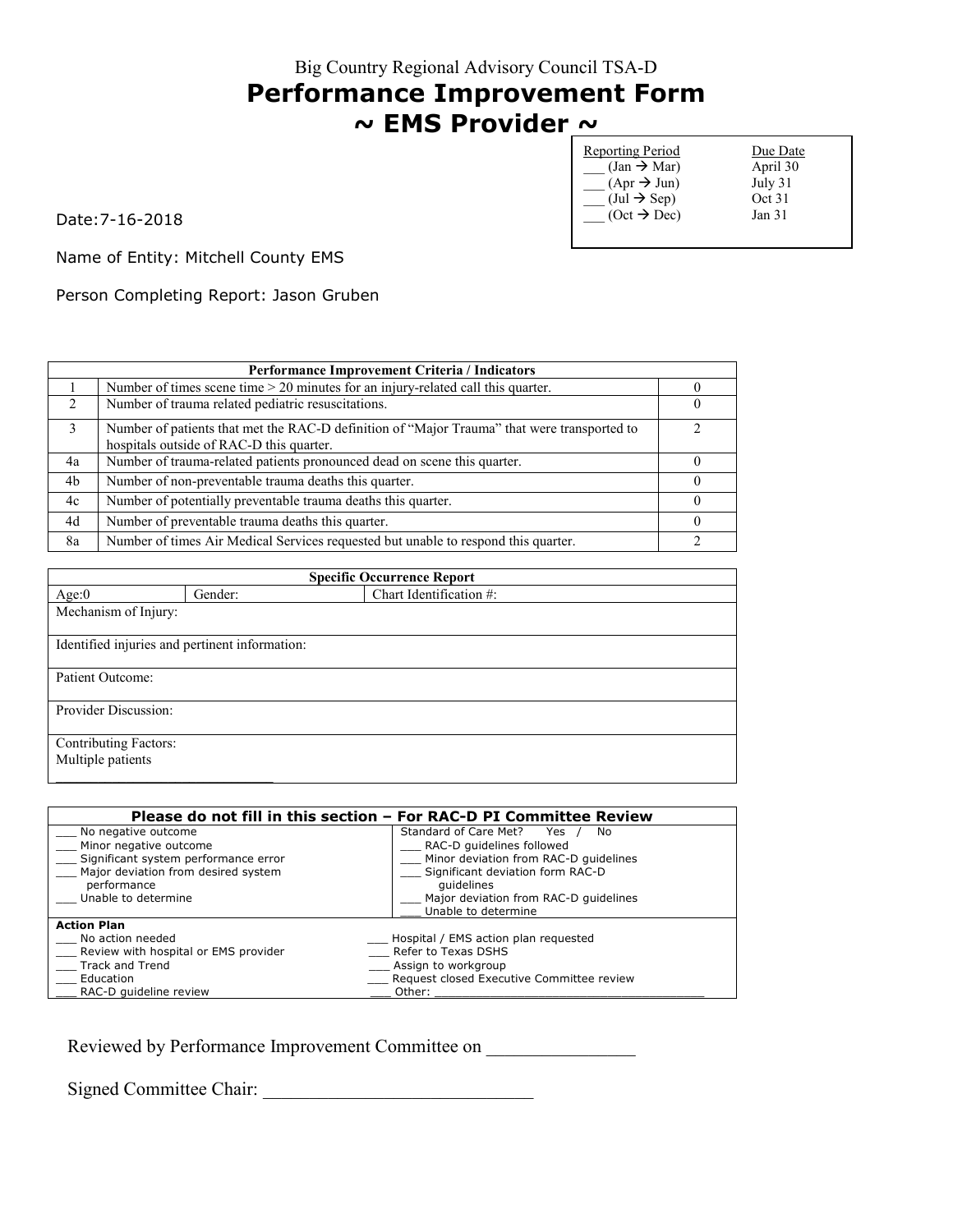# **Performance Improvement Form ~ EMS Provider ~**

| <b>Reporting Period</b>               | Due Date |
|---------------------------------------|----------|
| $(Jan \rightarrow Mar)$               | April 30 |
| $(Apr \rightarrow Jun)$               | July 31  |
| $(\text{Jul} \rightarrow \text{Sep})$ | Oct 31   |
| $(Oct \rightarrow Dec)$               | Jan 31   |
|                                       |          |

Date:07/13/2018

Name of Entity: Stonewall County Ambulance Service

Person Completing Report: Jaffin Durham

|                               | <b>Performance Improvement Criteria / Indicators</b>                                                                                    |  |
|-------------------------------|-----------------------------------------------------------------------------------------------------------------------------------------|--|
|                               | Number of times scene time $> 20$ minutes for an injury-related call this quarter.                                                      |  |
| $\mathfrak{D}_{\mathfrak{p}}$ | Number of trauma related pediatric resuscitations.                                                                                      |  |
| 3                             | Number of patients that met the RAC-D definition of "Major Trauma" that were transported to<br>hospitals outside of RAC-D this quarter. |  |
| 4a                            | Number of trauma-related patients pronounced dead on scene this quarter.                                                                |  |
| 4b                            | Number of non-preventable trauma deaths this quarter.                                                                                   |  |
| 4c                            | Number of potentially preventable trauma deaths this quarter.                                                                           |  |
| 4d                            | Number of preventable trauma deaths this quarter.                                                                                       |  |
| 8a                            | Number of times Air Medical Services requested but unable to respond this quarter.                                                      |  |

| <b>Specific Occurrence Report</b>                                                                        |                                        |                                                                                         |  |
|----------------------------------------------------------------------------------------------------------|----------------------------------------|-----------------------------------------------------------------------------------------|--|
| Age: $52$                                                                                                | Gender:Male                            | Chart Identification $\#:180615$                                                        |  |
| Mechanism of Injury:                                                                                     |                                        |                                                                                         |  |
| Fall from 200 ft cliff                                                                                   |                                        |                                                                                         |  |
| Identified injuries and pertinent information:                                                           |                                        |                                                                                         |  |
|                                                                                                          |                                        | broken clavicle, broken arm, broken ribs with punctured lung, broken hip, degloved knee |  |
| Patient Outcome:                                                                                         |                                        |                                                                                         |  |
|                                                                                                          | multiple surgeries, still in hospital. |                                                                                         |  |
|                                                                                                          |                                        |                                                                                         |  |
| Provider Discussion:                                                                                     |                                        |                                                                                         |  |
| We had to extricate patient by carrying him with LSB down an embankment, across the river and up another |                                        |                                                                                         |  |
| embankment to pickups and then drive him out to the ambulance                                            |                                        |                                                                                         |  |
|                                                                                                          |                                        |                                                                                         |  |
| Contributing Factors:                                                                                    |                                        |                                                                                         |  |
| Extrication                                                                                              |                                        |                                                                                         |  |

|                                      | Please do not fill in this section – For RAC-D PI Committee Review |
|--------------------------------------|--------------------------------------------------------------------|
| No negative outcome                  | Standard of Care Met?<br>Yes<br>No.                                |
| Minor negative outcome               | RAC-D guidelines followed                                          |
| Significant system performance error | Minor deviation from RAC-D quidelines                              |
| Major deviation from desired system  | Significant deviation form RAC-D                                   |
| performance                          | quidelines                                                         |
| Unable to determine                  | Major deviation from RAC-D quidelines                              |
|                                      | Unable to determine                                                |
| <b>Action Plan</b>                   |                                                                    |
| No action needed                     | Hospital / EMS action plan requested                               |
| Review with hospital or EMS provider | Refer to Texas DSHS                                                |
| Track and Trend                      | Assign to workgroup                                                |
| Education                            | Request closed Executive Committee review                          |
| RAC-D quideline review               | Other:                                                             |
|                                      |                                                                    |

Reviewed by Performance Improvement Committee on \_\_\_\_\_\_\_\_\_\_\_\_\_\_\_\_\_\_\_\_\_\_\_\_\_\_\_\_\_\_\_

Signed Committee Chair:

 $\mathcal{L}_\text{max}$  and  $\mathcal{L}_\text{max}$  and  $\mathcal{L}_\text{max}$  and  $\mathcal{L}_\text{max}$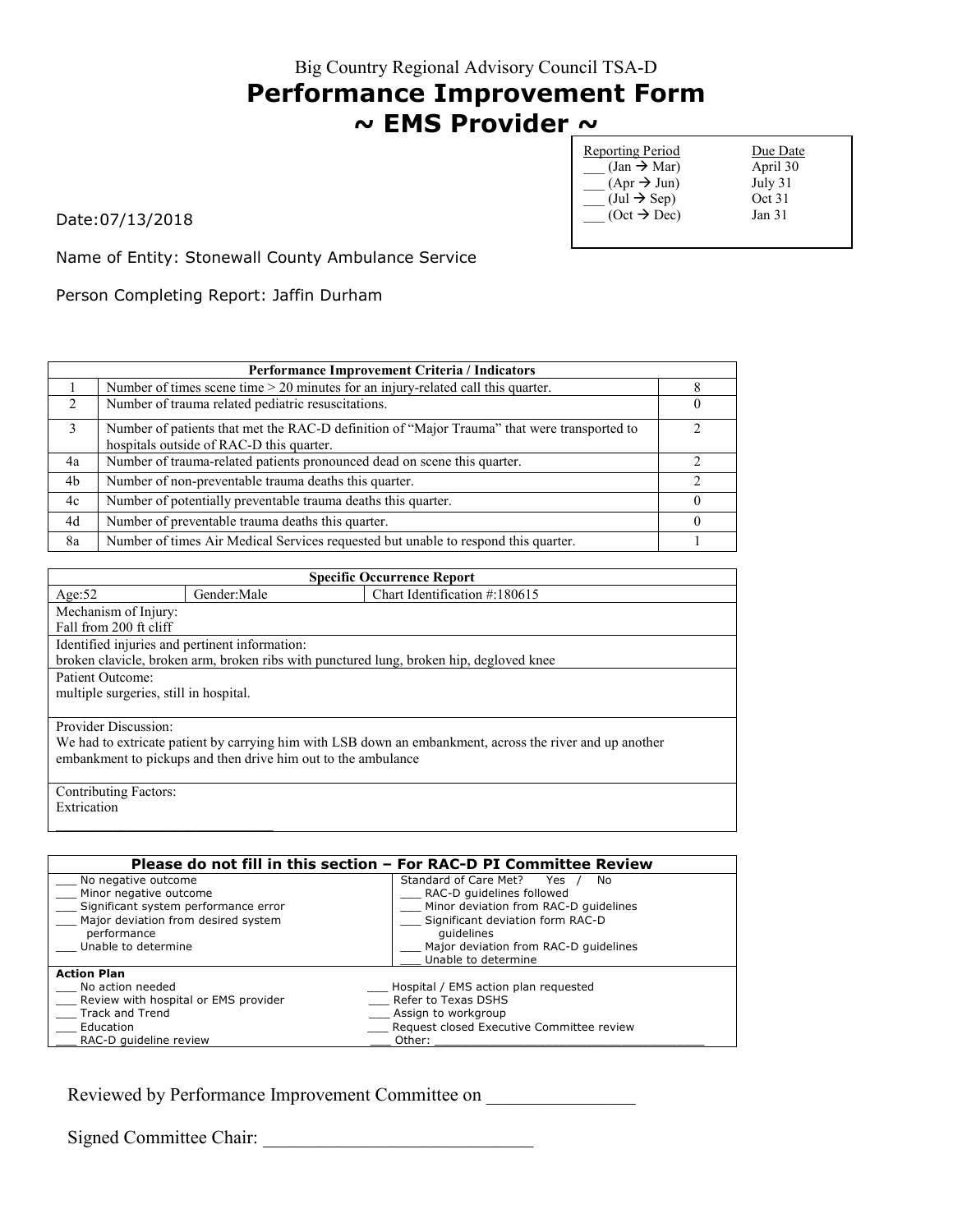#### **Performance Improvement Form ~ EMS Provider ~**

Reporting Period Due Date  $\begin{array}{ccc} \text{(Jan } \rightarrow \text{Mar}) & \text{April } 30 \\ \text{(Apr } \rightarrow \text{Jun}) & \text{July } 31 \end{array}$  $(\text{Apr} \rightarrow \text{Jun})$  July 31<br>(Jul  $\rightarrow$  Sep) Oct 31  $\overline{\phantom{a}}$  (Jul  $\rightarrow$  Sep) Oct 31<br>
(Oct  $\rightarrow$  Dec) Jan 31  $\overline{\overline{\phantom{a}}}\,$  (Oct  $\overline{\overline{}}\,$  Dec)

Date:07/13/2018

Name of Entity: Hamlin EMS

Person Completing Report: Samantha Trevillian

|                             | <b>Performance Improvement Criteria / Indicators</b>                                        |  |
|-----------------------------|---------------------------------------------------------------------------------------------|--|
|                             | Number of times scene time $> 20$ minutes for an injury-related call this quarter.          |  |
| $\mathcal{D}_{\mathcal{L}}$ | Number of trauma related pediatric resuscitations.                                          |  |
| 3                           | Number of patients that met the RAC-D definition of "Major Trauma" that were transported to |  |
|                             | hospitals outside of RAC-D this quarter.                                                    |  |
| 4a                          | Number of trauma-related patients pronounced dead on scene this quarter.                    |  |
| 4b                          | Number of non-preventable trauma deaths this quarter.                                       |  |
| 4c                          | Number of potentially preventable trauma deaths this quarter.                               |  |
| 4d                          | Number of preventable trauma deaths this quarter.                                           |  |
| 8a                          | Number of times Air Medical Services requested but unable to respond this quarter.          |  |

| <b>Specific Occurrence Report</b>              |         |                         |
|------------------------------------------------|---------|-------------------------|
| Age:                                           | Gender: | Chart Identification #: |
| Mechanism of Injury:                           |         |                         |
|                                                |         |                         |
| Identified injuries and pertinent information: |         |                         |
|                                                |         |                         |
| Patient Outcome:                               |         |                         |
|                                                |         |                         |
| Provider Discussion:                           |         |                         |
|                                                |         |                         |
| <b>Contributing Factors:</b>                   |         |                         |
|                                                |         |                         |

|                                      | Please do not fill in this section – For RAC-D PI Committee Review |
|--------------------------------------|--------------------------------------------------------------------|
| No negative outcome                  | Standard of Care Met?<br>Yes<br>No.                                |
| Minor negative outcome               | RAC-D guidelines followed                                          |
| Significant system performance error | Minor deviation from RAC-D quidelines                              |
| Major deviation from desired system  | Significant deviation form RAC-D                                   |
| performance                          | quidelines                                                         |
| Unable to determine                  | Major deviation from RAC-D quidelines                              |
|                                      | Unable to determine                                                |
| <b>Action Plan</b>                   |                                                                    |
| No action needed                     | Hospital / EMS action plan requested                               |
| Review with hospital or EMS provider | Refer to Texas DSHS                                                |
| <b>Track and Trend</b>               | Assign to workgroup                                                |
| Education                            | Request closed Executive Committee review                          |
| RAC-D quideline review               | Other:                                                             |

Reviewed by Performance Improvement Committee on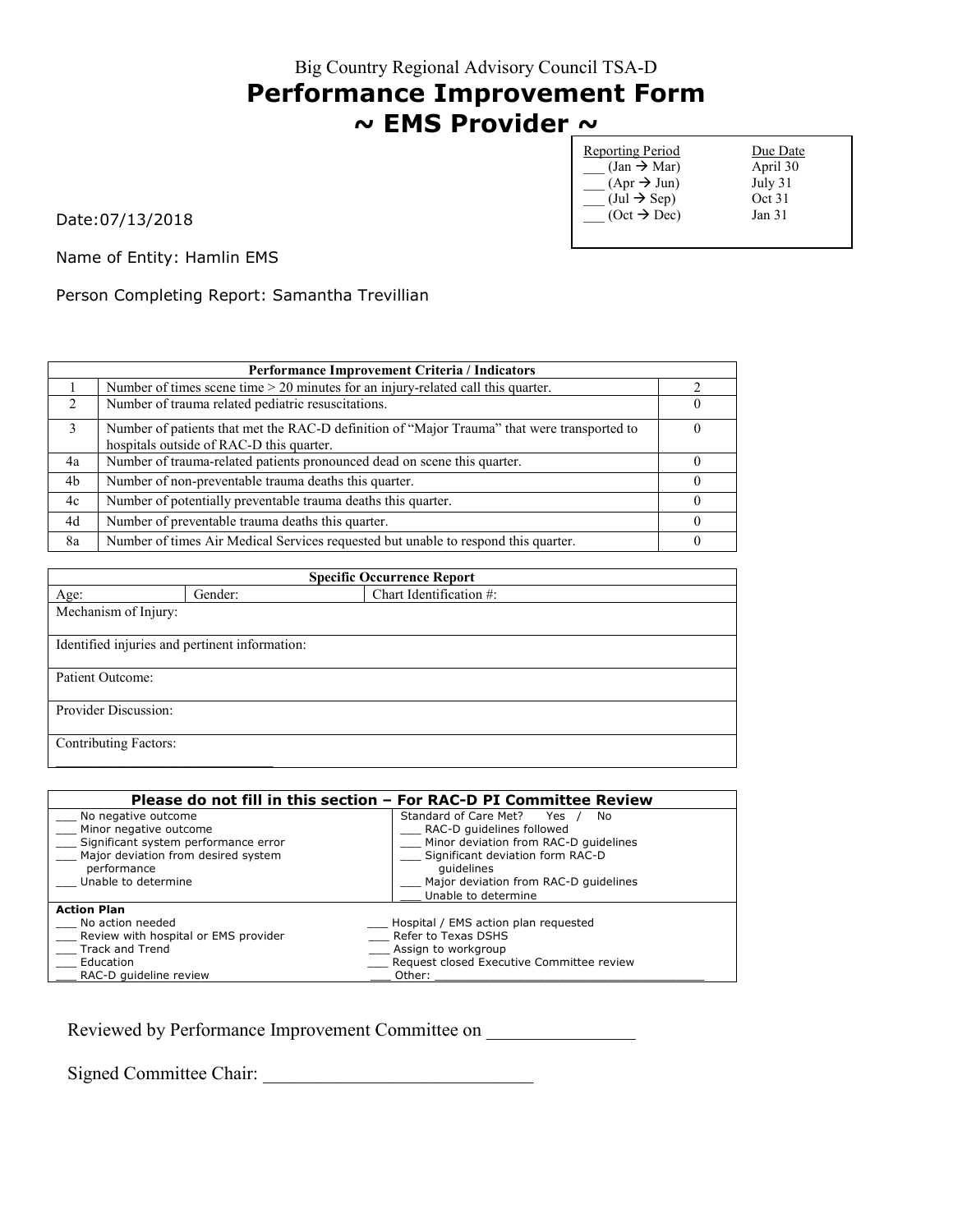# **Performance Improvement Form ~ EMS Provider ~**

| <b>Reporting Period</b>               | Due Date          |
|---------------------------------------|-------------------|
| $(Jan \rightarrow Mar)$               | April 30          |
| $(Apr \rightarrow Jun)$               | July 31           |
| $(\text{Jul} \rightarrow \text{Sep})$ | Oct 31            |
| $(Oct \rightarrow Dec)$               | Jan <sub>31</sub> |
|                                       |                   |

Date:07-10-2018

Name of Entity: Throckmorton County EMS

Person Completing Report: Tina Hantz

|                               | Performance Improvement Criteria / Indicators                                                                                           |  |
|-------------------------------|-----------------------------------------------------------------------------------------------------------------------------------------|--|
|                               | Number of times scene time $> 20$ minutes for an injury-related call this quarter.                                                      |  |
| $\mathfrak{D}_{\mathfrak{p}}$ | Number of trauma related pediatric resuscitations.                                                                                      |  |
| 3                             | Number of patients that met the RAC-D definition of "Major Trauma" that were transported to<br>hospitals outside of RAC-D this quarter. |  |
| 4a                            | Number of trauma-related patients pronounced dead on scene this quarter.                                                                |  |
| 4b                            | Number of non-preventable trauma deaths this quarter.                                                                                   |  |
| 4c                            | Number of potentially preventable trauma deaths this quarter.                                                                           |  |
| 4d                            | Number of preventable trauma deaths this quarter.                                                                                       |  |
| 8a                            | Number of times Air Medical Services requested but unable to respond this quarter.                                                      |  |

| <b>Specific Occurrence Report</b> |                                                |                         |
|-----------------------------------|------------------------------------------------|-------------------------|
| Age:                              | Gender:                                        | Chart Identification #: |
| Mechanism of Injury:              |                                                |                         |
|                                   |                                                |                         |
|                                   | Identified injuries and pertinent information: |                         |
|                                   |                                                |                         |
| Patient Outcome:                  |                                                |                         |
|                                   |                                                |                         |
| Provider Discussion:              |                                                |                         |
|                                   |                                                |                         |
| <b>Contributing Factors:</b>      |                                                |                         |
|                                   |                                                |                         |

| Please do not fill in this section - For RAC-D PI Committee Review |                                           |  |
|--------------------------------------------------------------------|-------------------------------------------|--|
| No negative outcome                                                | Standard of Care Met?<br>Yes<br>No        |  |
| Minor negative outcome                                             | RAC-D guidelines followed                 |  |
| Significant system performance error                               | Minor deviation from RAC-D quidelines     |  |
| Major deviation from desired system                                | Significant deviation form RAC-D          |  |
| performance                                                        | quidelines                                |  |
| Unable to determine                                                | Major deviation from RAC-D quidelines     |  |
|                                                                    | Unable to determine                       |  |
| <b>Action Plan</b>                                                 |                                           |  |
| No action needed                                                   | Hospital / EMS action plan requested      |  |
| Review with hospital or EMS provider                               | Refer to Texas DSHS                       |  |
| <b>Track and Trend</b>                                             | Assign to workgroup                       |  |
| Education                                                          | Request closed Executive Committee review |  |
| RAC-D quideline review                                             | Other:                                    |  |

Reviewed by Performance Improvement Committee on \_\_\_\_\_\_\_\_\_\_\_\_\_\_\_\_\_\_\_\_\_\_\_\_\_\_\_\_\_\_\_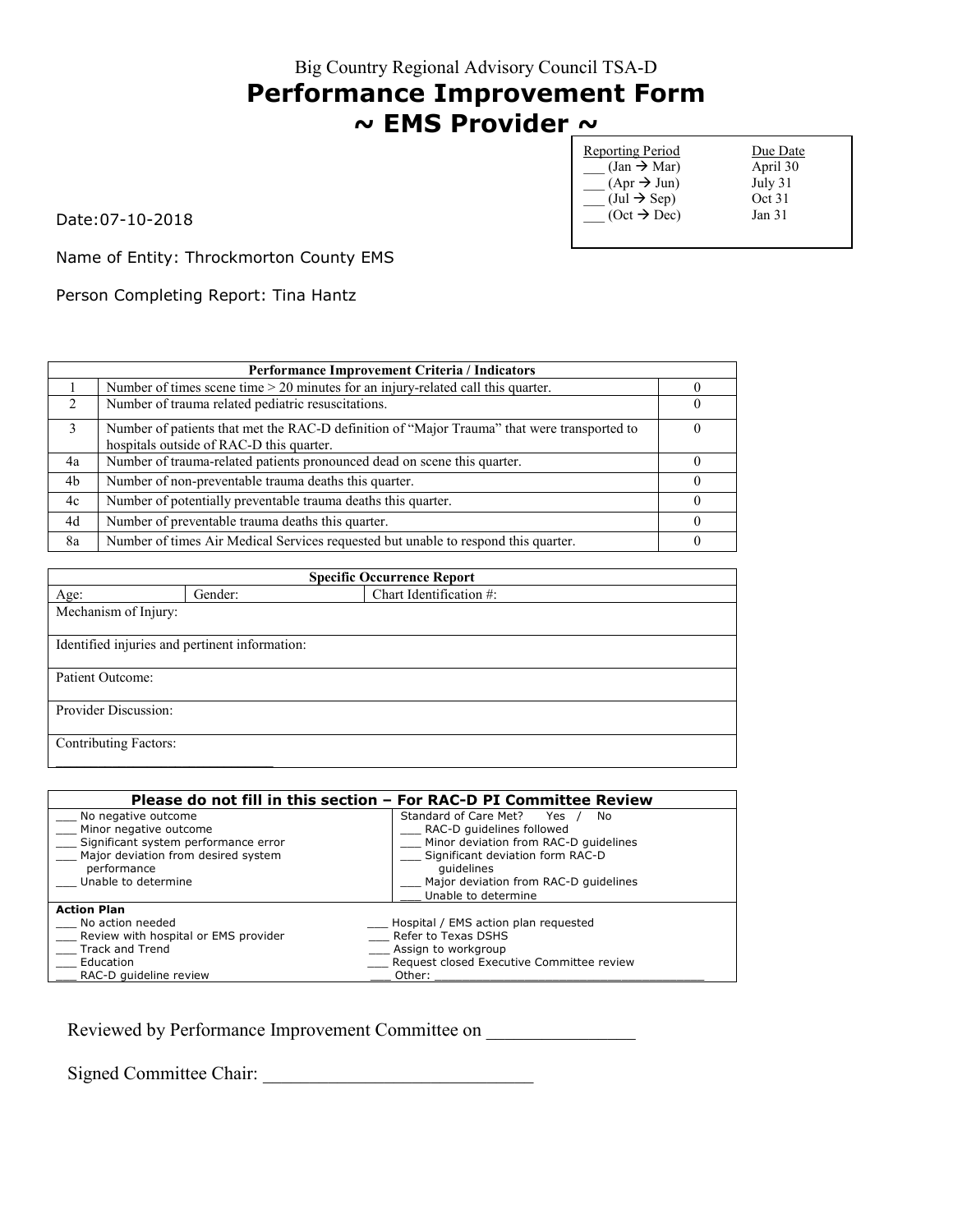#### Big Country Regional Advisory Council TSA-D **Performance Improvement Form ~ EMS Provider ~**

| <b>Reporting Period</b>               | Due Date          |
|---------------------------------------|-------------------|
| $(Jan \rightarrow Mar)$               | April 30          |
| $(Apr \rightarrow Jun)$               | July 31           |
| $(\text{Jul} \rightarrow \text{Sep})$ | Oct 31            |
| $(Oct \rightarrow Dec)$               | Jan <sub>31</sub> |
|                                       |                   |

Date:07/05/2018

Name of Entity: MetroCare Services Abilene-LP

Person Completing Report: Tony Broadus

| Performance Improvement Criteria / Indicators |                                                                                                                                         |          |
|-----------------------------------------------|-----------------------------------------------------------------------------------------------------------------------------------------|----------|
|                                               | Number of times scene time $> 20$ minutes for an injury-related call this quarter.                                                      | 134      |
| $\mathcal{L}$                                 | Number of trauma related pediatric resuscitations.                                                                                      |          |
| $\mathbf{3}$                                  | Number of patients that met the RAC-D definition of "Major Trauma" that were transported to<br>hospitals outside of RAC-D this quarter. |          |
| 4a                                            | Number of trauma-related patients pronounced dead on scene this quarter.                                                                |          |
| 4b                                            | Number of non-preventable trauma deaths this quarter.                                                                                   | $\theta$ |
| 4c                                            | Number of potentially preventable trauma deaths this quarter.                                                                           | 647      |
| 4d                                            | Number of preventable trauma deaths this quarter.                                                                                       | 647      |
| 8a                                            | Number of times Air Medical Services requested but unable to respond this quarter.                                                      | $\theta$ |

| <b>Specific Occurrence Report</b>                                                                                  |                        |                               |  |
|--------------------------------------------------------------------------------------------------------------------|------------------------|-------------------------------|--|
| Age:30                                                                                                             | Gender:                | Chart Identification #:170328 |  |
| Mechanism of Injury:                                                                                               |                        |                               |  |
| Motor Vehicle Collision                                                                                            |                        |                               |  |
| Identified injuries and pertinent information:                                                                     |                        |                               |  |
| Traumatic Circulatory Arrest                                                                                       |                        |                               |  |
| Patient Outcome:                                                                                                   |                        |                               |  |
|                                                                                                                    | Pronounced at Hospital |                               |  |
|                                                                                                                    |                        |                               |  |
| Provider Discussion:                                                                                               |                        |                               |  |
| Pt. was restrained driver in two vehicle head on collision resulting in traumatic circulatory arrest. Pt. received |                        |                               |  |
| emergency extrication from vehicle by Abilene Fire Dept. and CPR performance was initiated and continued until     |                        |                               |  |
| arrival at hospital facility.                                                                                      |                        |                               |  |
|                                                                                                                    |                        |                               |  |
| <b>Contributing Factors:</b>                                                                                       |                        |                               |  |

Multiple patients

 $\mathcal{L}_\text{max}$  , where  $\mathcal{L}_\text{max}$  is the set of the set of the set of the set of the set of the set of the set of the set of the set of the set of the set of the set of the set of the set of the set of the set of the se

| Please do not fill in this section - For RAC-D PI Committee Review |                                           |  |
|--------------------------------------------------------------------|-------------------------------------------|--|
| No negative outcome                                                | Standard of Care Met? Yes<br>No.          |  |
| Minor negative outcome                                             | RAC-D guidelines followed                 |  |
| Significant system performance error                               | Minor deviation from RAC-D quidelines     |  |
| Major deviation from desired system                                | Significant deviation form RAC-D          |  |
| performance                                                        | quidelines                                |  |
| Unable to determine                                                | Major deviation from RAC-D quidelines     |  |
|                                                                    | Unable to determine                       |  |
| <b>Action Plan</b>                                                 |                                           |  |
| No action needed                                                   | Hospital / EMS action plan requested      |  |
| Review with hospital or EMS provider                               | Refer to Texas DSHS                       |  |
| Track and Trend                                                    | Assign to workgroup                       |  |
| Education                                                          | Request closed Executive Committee review |  |
| RAC-D quideline review                                             | Other:                                    |  |

Reviewed by Performance Improvement Committee on

Signed Committee Chair: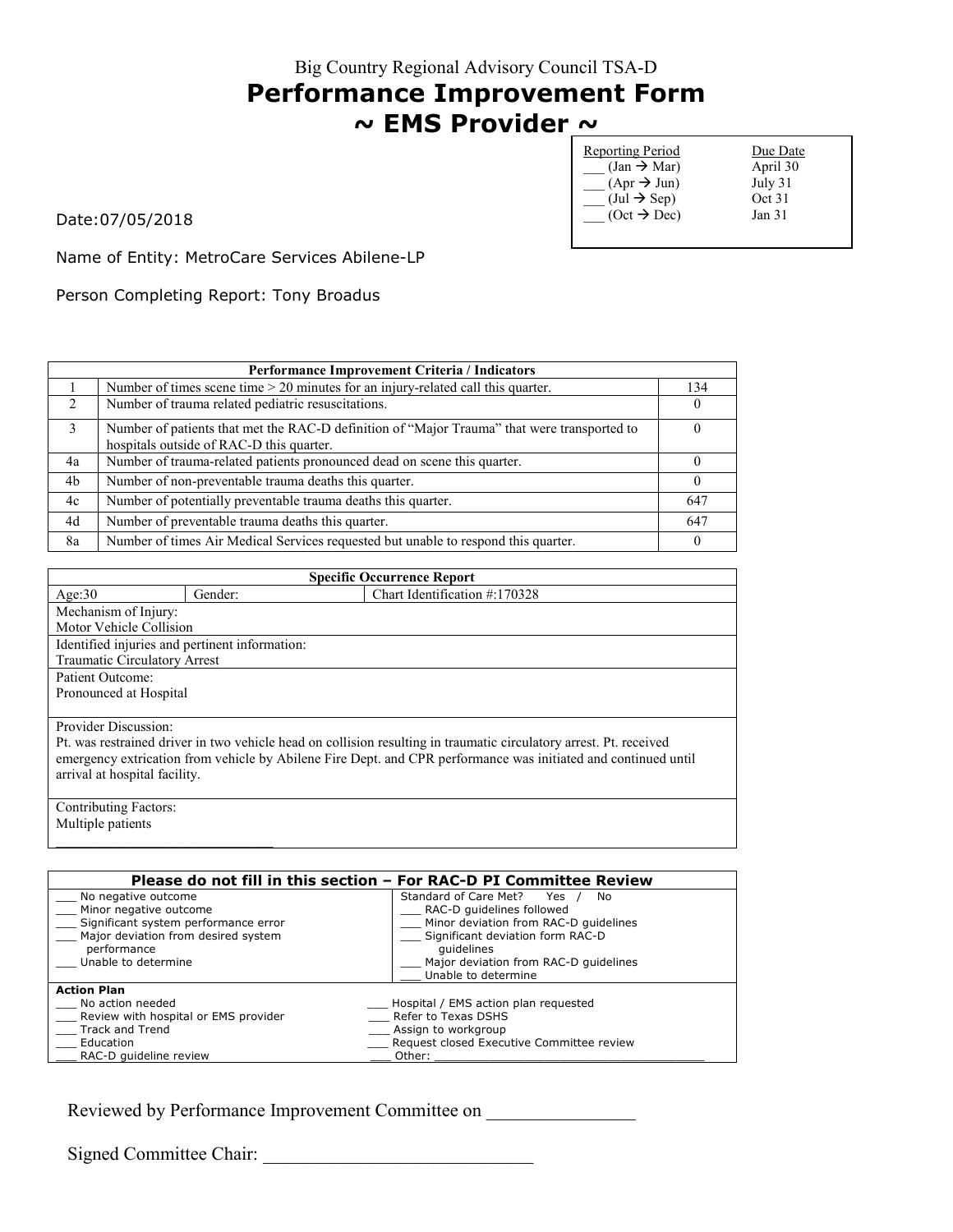## **Performance Improvement Form ~ EMS Provider ~**

| <b>Reporting Period</b>               | Due Date          |
|---------------------------------------|-------------------|
| $(Jan \rightarrow Mar)$               | April 30          |
| $(Apr \rightarrow Jun)$               | July 31           |
| $(\text{Jul} \rightarrow \text{Sep})$ | Oct 31            |
| $(Oct \rightarrow Dec)$               | Jan <sub>31</sub> |
|                                       |                   |

Date:7/2/18

Name of Entity: Eastland EMS

Person Completing Report: Gene Wright

|               | <b>Performance Improvement Criteria / Indicators</b>                                                                                    |    |  |
|---------------|-----------------------------------------------------------------------------------------------------------------------------------------|----|--|
|               | Number of times scene time > 20 minutes for an injury-related call this quarter.                                                        | 30 |  |
| $\mathcal{L}$ | Number of trauma related pediatric resuscitations.                                                                                      |    |  |
| 3             | Number of patients that met the RAC-D definition of "Major Trauma" that were transported to<br>hospitals outside of RAC-D this quarter. |    |  |
| 4a            | Number of trauma-related patients pronounced dead on scene this quarter.                                                                |    |  |
| 4b            | Number of non-preventable trauma deaths this quarter.                                                                                   |    |  |
| 4c            | Number of potentially preventable trauma deaths this quarter.                                                                           |    |  |
| 4d            | Number of preventable trauma deaths this quarter.                                                                                       |    |  |
| 8a            | Number of times Air Medical Services requested but unable to respond this quarter.                                                      |    |  |

| <b>Specific Occurrence Report</b> |                                                |                         |  |
|-----------------------------------|------------------------------------------------|-------------------------|--|
| Age:                              | Gender:                                        | Chart Identification #: |  |
|                                   | Mechanism of Injury:                           |                         |  |
|                                   |                                                |                         |  |
|                                   | Identified injuries and pertinent information: |                         |  |
|                                   |                                                |                         |  |
| Patient Outcome:                  |                                                |                         |  |
|                                   |                                                |                         |  |
| Provider Discussion:              |                                                |                         |  |
|                                   |                                                |                         |  |
| <b>Contributing Factors:</b>      |                                                |                         |  |
|                                   |                                                |                         |  |

| Please do not fill in this section - For RAC-D PI Committee Review |                                           |  |
|--------------------------------------------------------------------|-------------------------------------------|--|
| No negative outcome                                                | Standard of Care Met?<br>Yes<br>No        |  |
| Minor negative outcome                                             | RAC-D guidelines followed                 |  |
| Significant system performance error                               | Minor deviation from RAC-D quidelines     |  |
| Major deviation from desired system                                | Significant deviation form RAC-D          |  |
| performance                                                        | quidelines                                |  |
| Unable to determine                                                | Major deviation from RAC-D quidelines     |  |
|                                                                    | Unable to determine                       |  |
| <b>Action Plan</b>                                                 |                                           |  |
| No action needed                                                   | Hospital / EMS action plan requested      |  |
| Review with hospital or EMS provider                               | Refer to Texas DSHS                       |  |
| <b>Track and Trend</b>                                             | Assign to workgroup                       |  |
| Education                                                          | Request closed Executive Committee review |  |
| RAC-D quideline review                                             | Other:                                    |  |

Reviewed by Performance Improvement Committee on \_\_\_\_\_\_\_\_\_\_\_\_\_\_\_\_\_\_\_\_\_\_\_\_\_\_\_\_\_\_\_